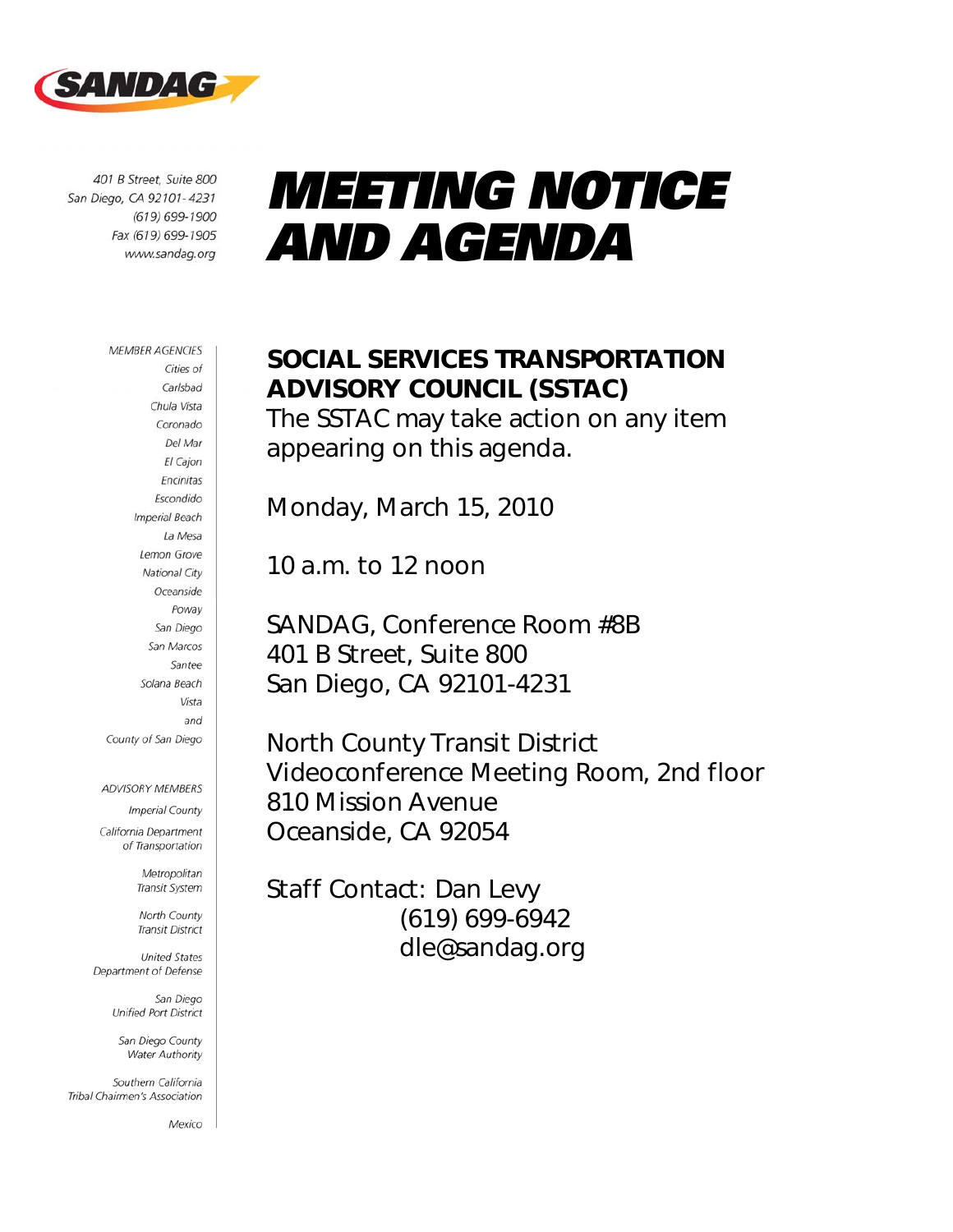# *AGENDA HIGHLIGHTS*

- 2010-2014 COORDINATED PLAN OUTREACH EFFORTS
- RIDERSHIP REPORT

SANDAG offices are accessible by public transit. Phone 1-800-COMMUTE or see www.sdcommute.com for route information.

*In compliance with the Americans with Disabilities Act (ADA), SANDAG will accommodate persons who require assistance in order to participate in SANDAG meetings. If such assistance is required, please contact SANDAG at (619) 699-1900 at least 72 hours in advance of the meeting.* 

*To request this document or related reports in an alternative format, please call (619) 699-1900, (619) 699-1904 (TTY), or fax (619) 699-1905.*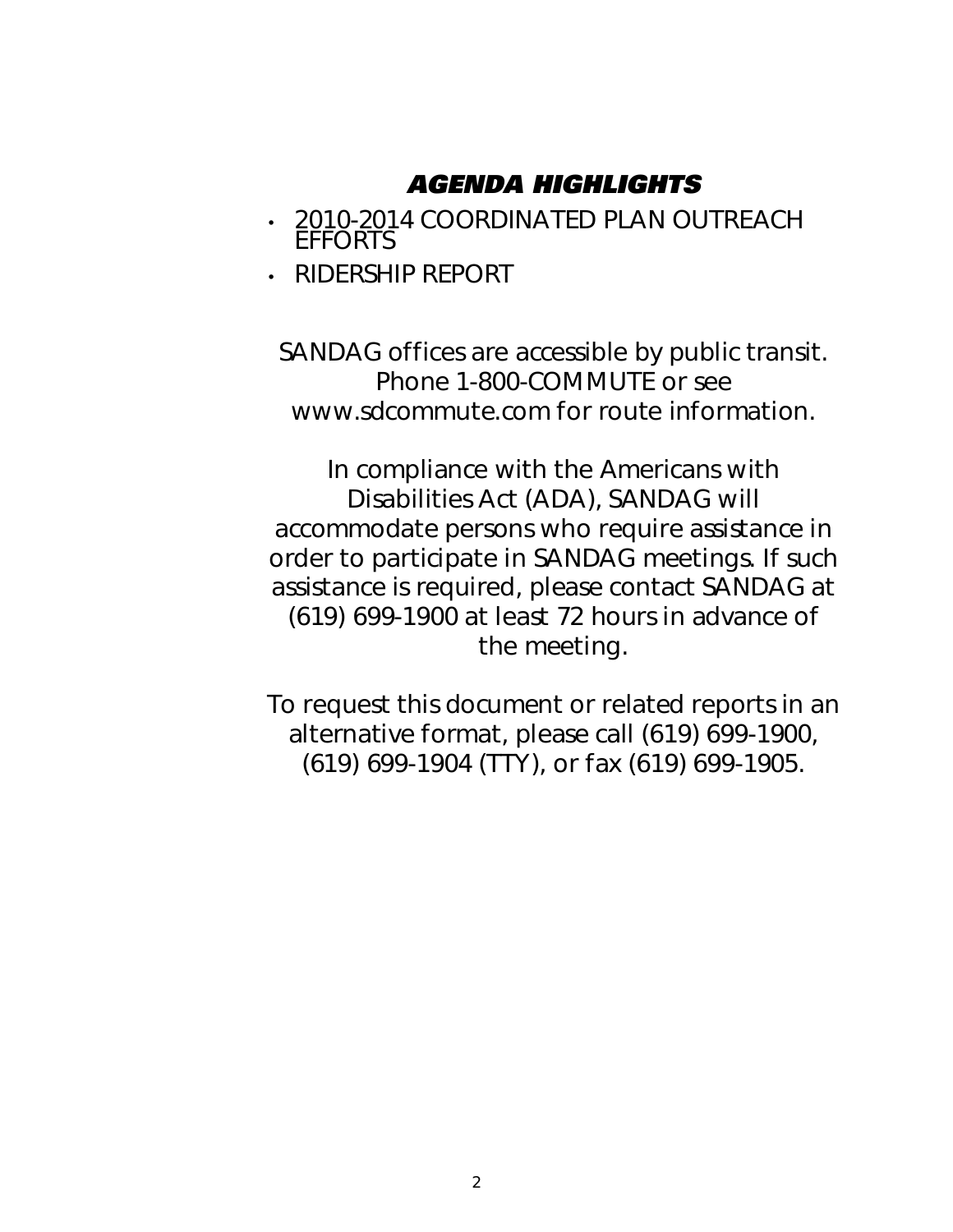# SOCIAL SERVICES TRANSPORTATION ADVISORY COUNCIL

Monday, March 15, 2010

### ITEM # RECOMMENDATION

- 1. INTRODUCTIONS
- 2. ELECTION OF VICE CHAIR ACTION

SSTAC will hold an election to fill the position of Vice Chairperson

### +3. APPROVAL OF THE MEETING SUMMARY OF JANUARY 20, 2010 APPROVE

The SSTAC is asked to review and approve the January 20, 2010, meeting minutes.

4. PUBLIC COMMENT COMMENT

Members of the public shall have the opportunity to address the Committee on any issue within the jurisdiction of the Committee. Speakers are limited to three minutes each.

### 5. CHAIRPERSON'S REPORT AND COMMITTEE MEMBER COMMENTS INFORMATION

The Chair and councilmembers will report on issues of interest to the Committee.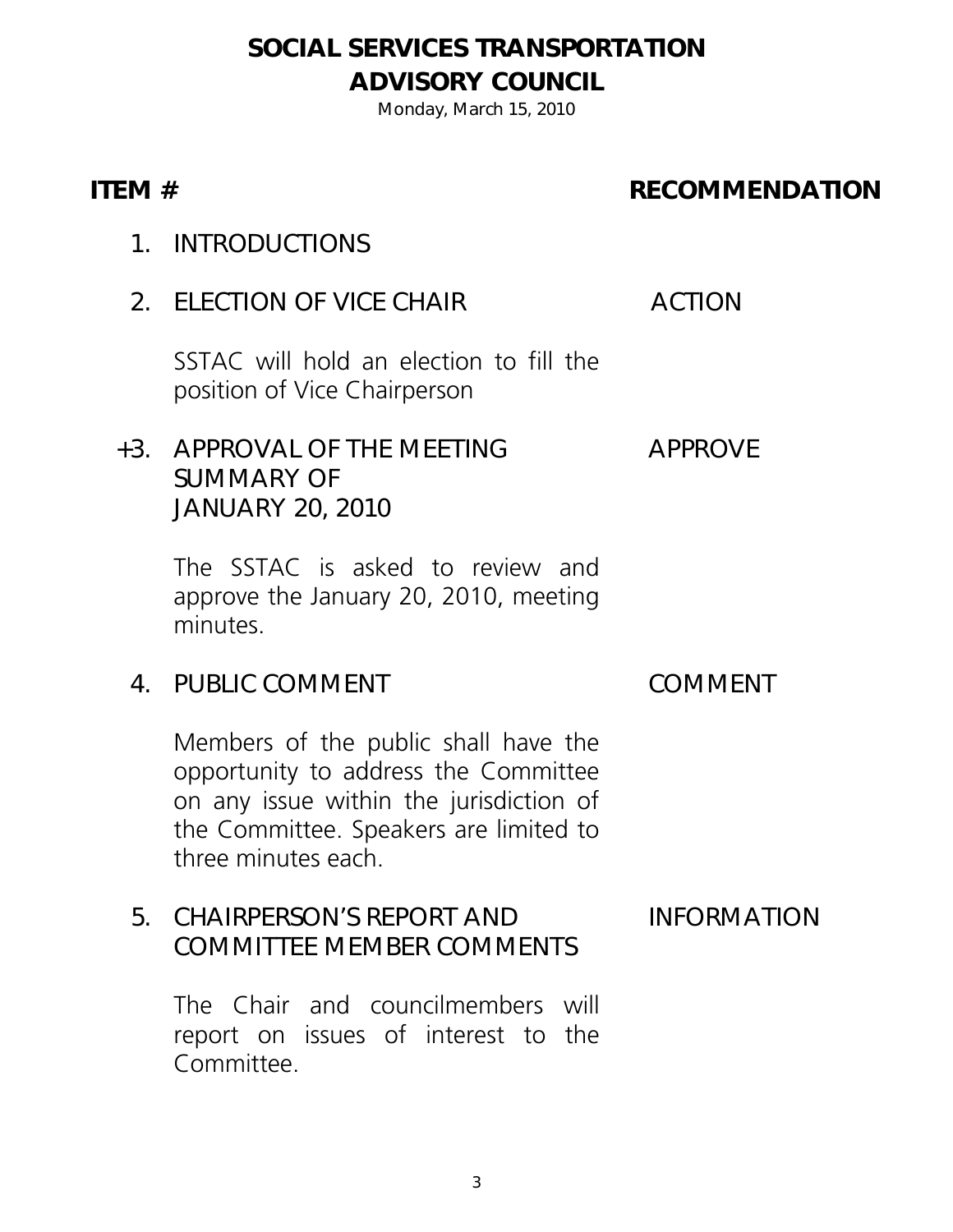# 6. STAFF REPORT INFORMATION Staff will report on items of interest to the Council. +7. SSTAC DRAFT CHARTER REVISION AND MEMBERSHIP ROSTER **DISCUSSION** The council is asked to review and discuss proposed updates to the SSTAC charter and membership roster. 8. BAYSHORE BIKEWAY DISCUSSION Staff will present on two segments of the Bayshore Bikeway project in their design phases. 9. 2010-2014 COORDINATED PLAN OUTREACH EFFORTS DISCUSSION

Staff will discuss the current outreach efforts to explore the unmet transportation needs in the rural areas of San Diego County, which will be incorporated into the 2010-2014 Coordinated Plan update.

4

# ITEM # RECOMMENDATION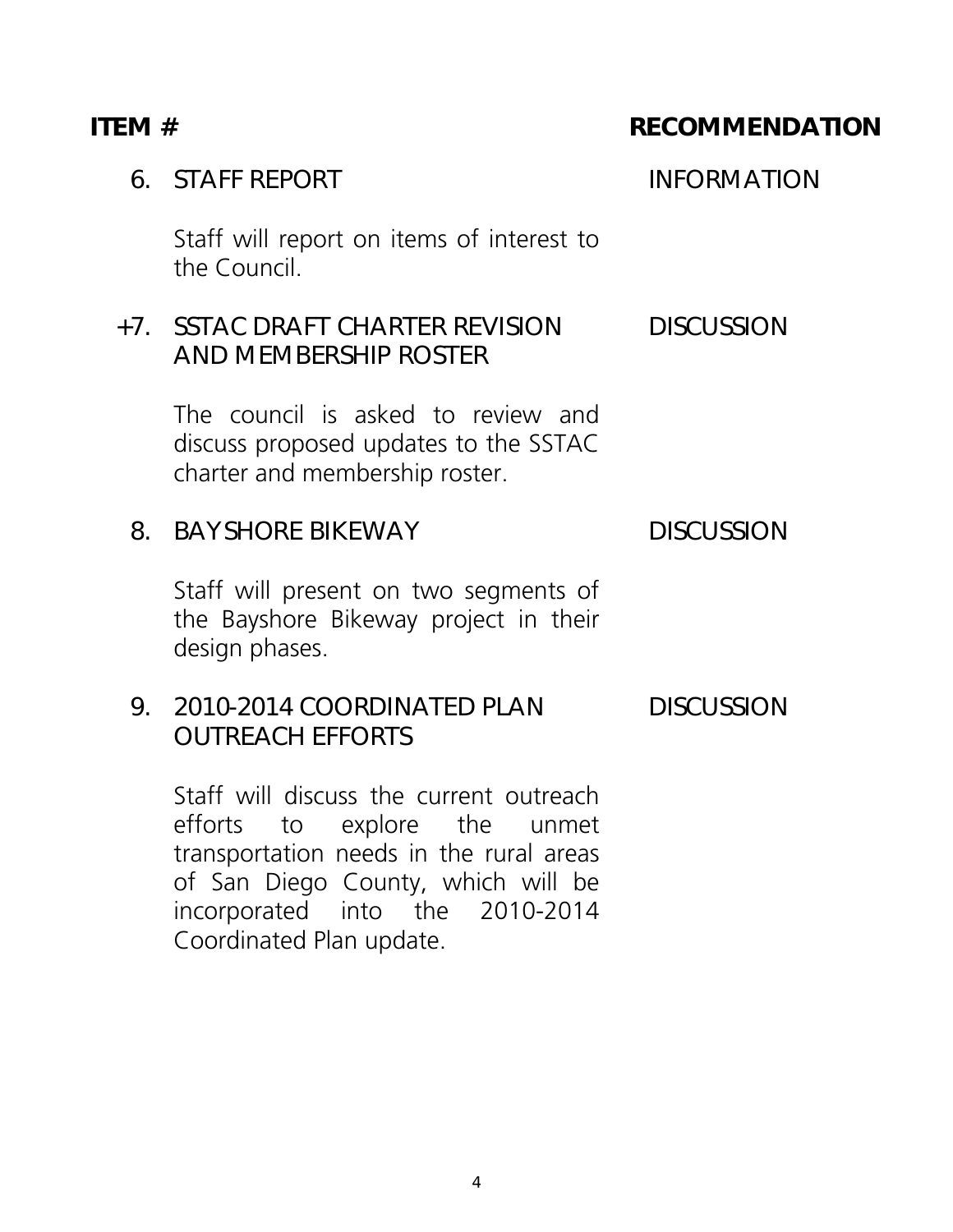### +10. RIDERSHIP REPORT ACCEPT

The SSTAC will review, discuss, and accept the Ridership Report for 2008- 2009.

### 11. GRANT PROGRAMS UPDATE INFORMATION

Staff will provide an update on grant funding available in FY 2011 and an anticipated competitive process for the Job Access and Reverse Commute (JARC), New Freedom, and *TransNet*  Senior Mini-Grant programs.

### 12. COMPASS CARD UPDATE INFORMATION

 Staff will present an update on the regionwide implementation of the Compass Card – the new smart card for transit passes.

### 13. TRANSIT OPERATORS UPDATE INFORMATION

Representatives from Metropolitan Transit System and North County Transit District will provide an update on their financial status, any services changes, and any administrative activity.

### ITEM # RECOMMENDATION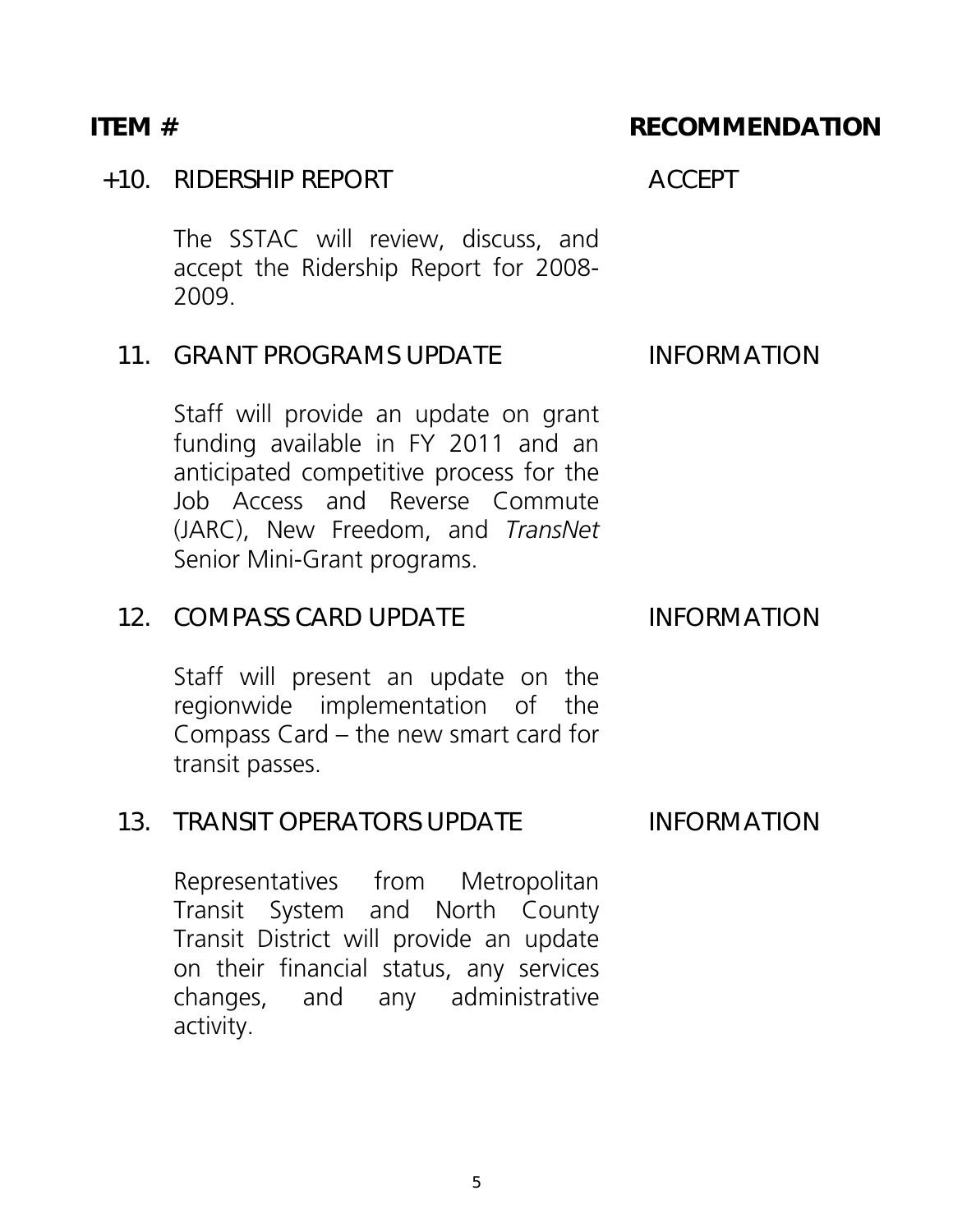## 14. FULL ACCESS & COORDINATED TRANSPORTATION (FACT) UPDATE

The Council will hear a verbal report from FACT regarding the direction of the agency.

### 15. ADJOURNMENT ADJOURN

The next SSTAC meeting is scheduled for Monday, May 17, 2010.

+ next to an item indicates an attachment

### ITEM # RECOMMENDATION

INFORMATION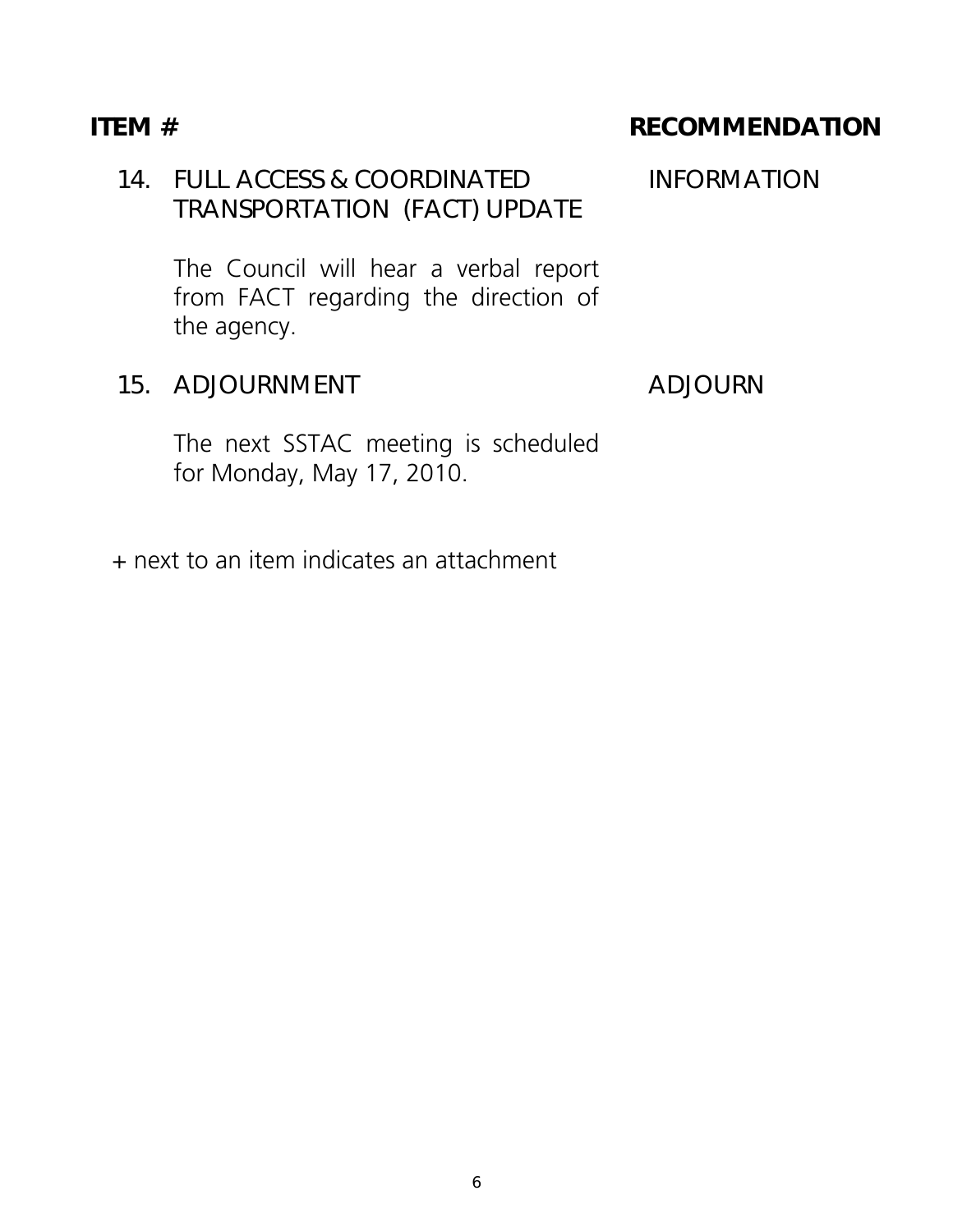# SOCIAL SERVICES TRANSPORTATION ADVISORY COUNCIL

March 15, 2010 **AGENDA ITEM NO.: 3** 

# Action Requested: APPROVE

### APPROVAL OF THE MEETING SUMMARY OF<br>JANUARY 20, 2010 File Number 3001100 JANUARY 20, 2010

### January 20, 2010 Attendance:

| <b>NAMES</b>                | <b>AGENCY</b>                      |
|-----------------------------|------------------------------------|
| David Jackson               | Citizen Member                     |
| <b>Sharlene Ornelas</b>     | Citizen Member                     |
| <b>Jackson Alexander</b>    | Citizen Member                     |
| <b>Clive Richard</b>        | Citizen Member                     |
| <b>Alane Haynes</b>         | NCTD                               |
| <b>Bill Olszanicky</b>      | NCTD                               |
| <b>Floyd Willis (Chair)</b> | Aging and<br>Independence Services |
| Max Calder (Vice<br>Chair)  | FACT                               |
| Brent Boyd                  | MTS                                |
| <b>Sharon Cooney</b>        | MTS                                |
| Wally Clack                 | MTS                                |
| Oswaldo Perez               | SANDAG                             |
| Dan Levy                    | SANDAG                             |
| <b>Dillon Miner</b>         | SANDAG                             |
| <b>Brian Hausknecht</b>     | SANDAG & CH2M Hill                 |
| <b>Anthony Ferguson</b>     | San Diego Regional<br>Center       |
| <b>Beth Butler-Arreola</b>  | Deaf Community<br><b>Services</b>  |
| Anne Steinberger            | SANDAG                             |
| Mac McGee                   | ACT                                |
| Pete D'Ablaing              | SANDAG                             |

### 1. INTRODUCTIONS

Floyd Willis, Social Services Transportation Advisory Council (SSTAC) Chair, called the meeting to order and introductions were made.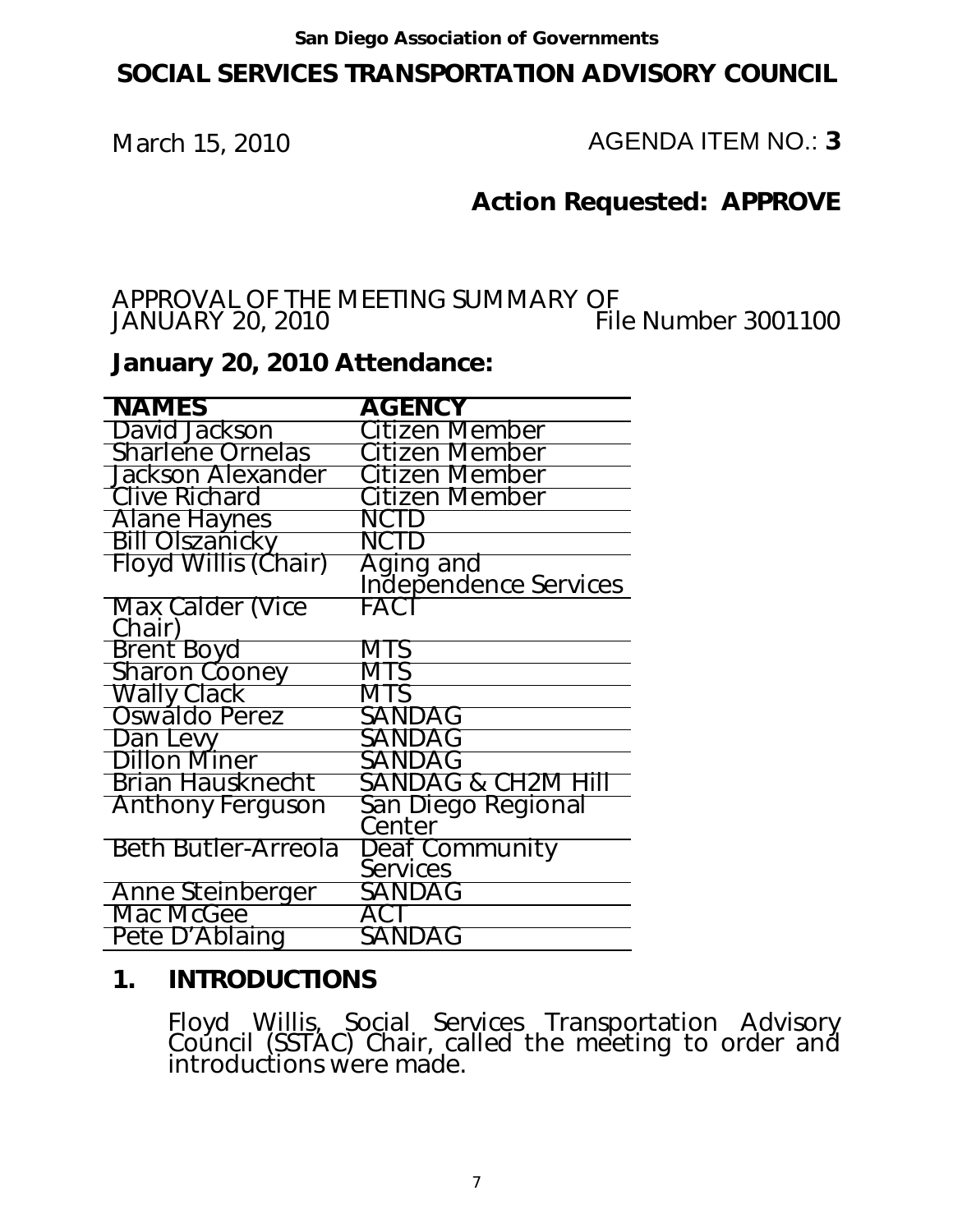### 2. APPROVAL OF THE MEETING SUMMARY OF NOVEMBER 16, 2009

Vice Chair Calder, corrected a statement of his in Item 9 – SuperLoop update to "Vice Chair Calder mentioned that this require federal of the regulation's intent".

Pete D'Ablaing, SANDAG, corrected a statement in Item 6 – SSTAC Roles and Responsibilities regarding accessibility of Metropolitan Transit System (MTS) purchases. He noted that MTS purchases are fully accessible and asked that any vehicle purchases by SANDAG be presented to the SSTAC to "ensure that they are fully accessible."

Chair Willis called for a motion to approve the minutes as corrected. Clive Richard, citizen member, motioned to approve. Sharlene Ornelas, citizen member, seconded, and the minutes were approved unanimously.

### 3. PUBLIC COMMENT

There were no public comments.

## 4. CHAIR'S REPORT AND COUNCILMEMBER COMMENTS

 Chair Willis acknowledged the staff's work in developing the SSTAC Roles and Responsibilities diagram. He then inquired about updates on the La Mesa Transportation and Mobility Expo.

### 5. STAFF REPORT

Oswaldo Perez, SANDAG, announced that staff will be preparing ridership reports for the March SSTAC meeting. This is a continuation of the ridership reports previously reviewed by the Transit Access Advisory Committee (TAAC). At the March 2009 meeting, staff presented<br>ridership reports <u>sh</u>owing 2007 and 200<u>8</u> comparative data from the MTS and North County Transit District (NCTD) transit services. This year, staff plans to present data for 2008 and 2009 comparative analysis. Mr. Perez requested the following data from the transit agencies for inclusion in this year's ridership report: Ridership, Total Pass-ups, Lift Deployment, and Lift Failures for MTS Trolley, Bus, and Contract (calendar year 2009); and Ridership for NCTD BREEZE, COASTER, and SPRINTER (calendar year 2009).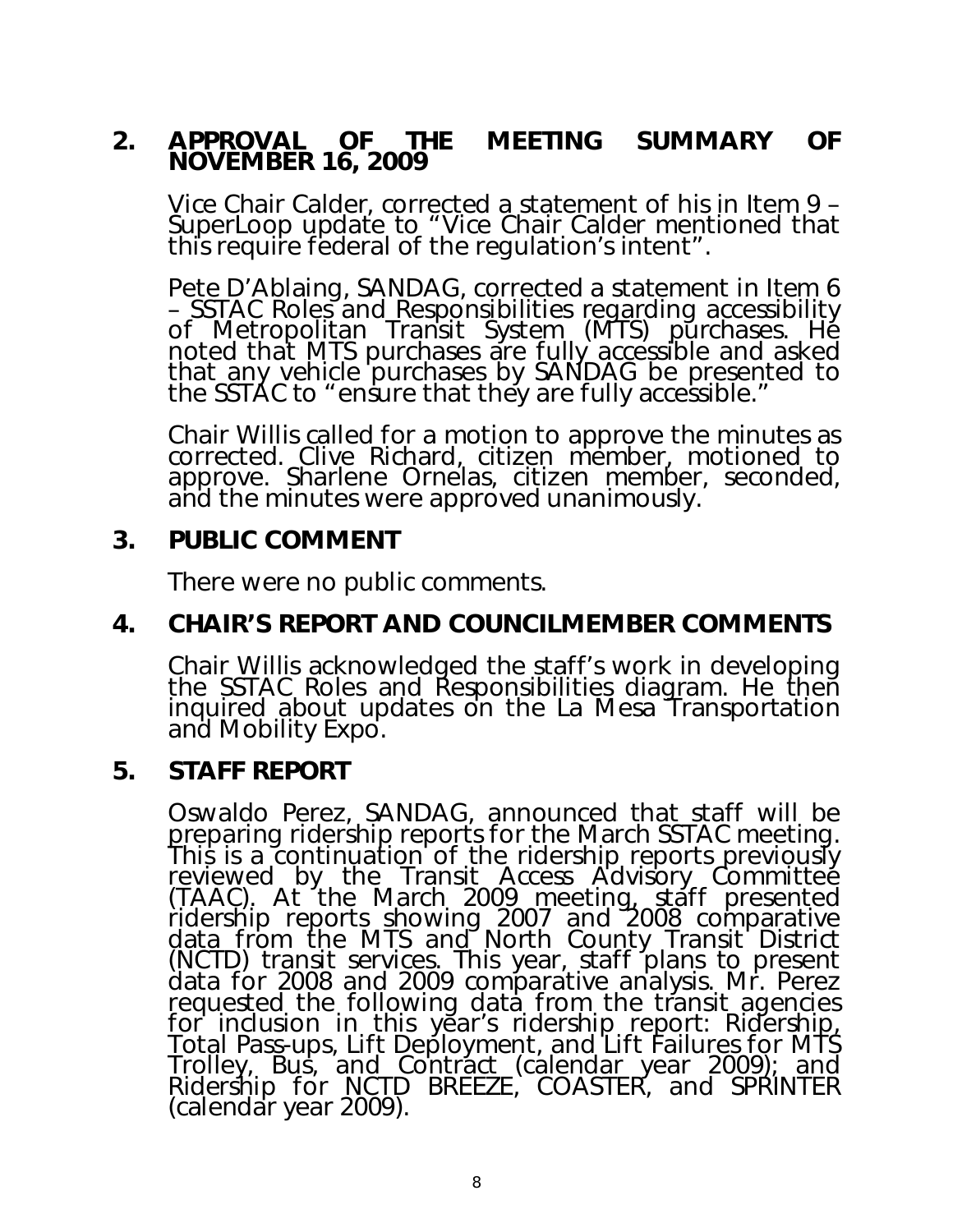Mr. Perez updated the council on the La Mesa Transportation & Mobility Expo. The planning committee put together a draft final schedule of the event along with a list of session openers, topics/presentations, keynote speakers, and schematics of the facilities to be used for the expo. The planning committee will be periodically checking with Max Calder for ideas. La Mesa is also looking to contract with St. Madeleine's Sophie Center, Community Convalescent, or SHARP for an accessible shuttle to take passengers in a loop around the four expo sites. Mr. Perez went over the traveling options for anyone who would attend the expo via public transit and shuttle. The expo will take place on June 17, 2010, from 10:00 a.m to 1:30 p.m.

Mr. Perez provided contact information on Transit Systems Security, the contracted agency managing the security aboard the Trolley. Chair Willis noted that this was general information for the Council and was not suggestive of a motion to review these regulations. Alane Haynes, NCTD, noted that NCTD does not have canines on its transit security force. Any canines onboard NCTD transit vehicles would be from the sheriff department or border patrol.

Mr. Perez updated the Council on the 5310, Job Access and Reverse Commute (JARC), and New Freedom grant programs. The California Department of Transportation (Caltrans) headquarters in Sacramento is reviewing the Local Review Committee funding recommendations and scores for the six 5310 applicants. To date, Caltrans has rejected only one funding request. It was the Maintenance Equipment request from the City Link Foundation, which included brake lathe, air compressor, and two auto lifts. Caltrans notified staff and City Link Foundation on the reasons for its decision.

Mr. Perez noted that the current Safe, Accountable, Flexible, Efficient Transportation Equity Act: A Legacy for Users (SAFETEA-LU) extension expires February 28, 2010, with approval pending on an extension to September 30, 2010. Staff anticipates making a determination to hold a competitive process by April, when it expects to receive the annual federal appropriation amounts for JARC and New Freedom from the Federal Transit Administration  $(FTA)$ .

Mr. Perez announced that Bill Olzsanicky is the NCTD Fixed Route representative. The SSTAC charter calls for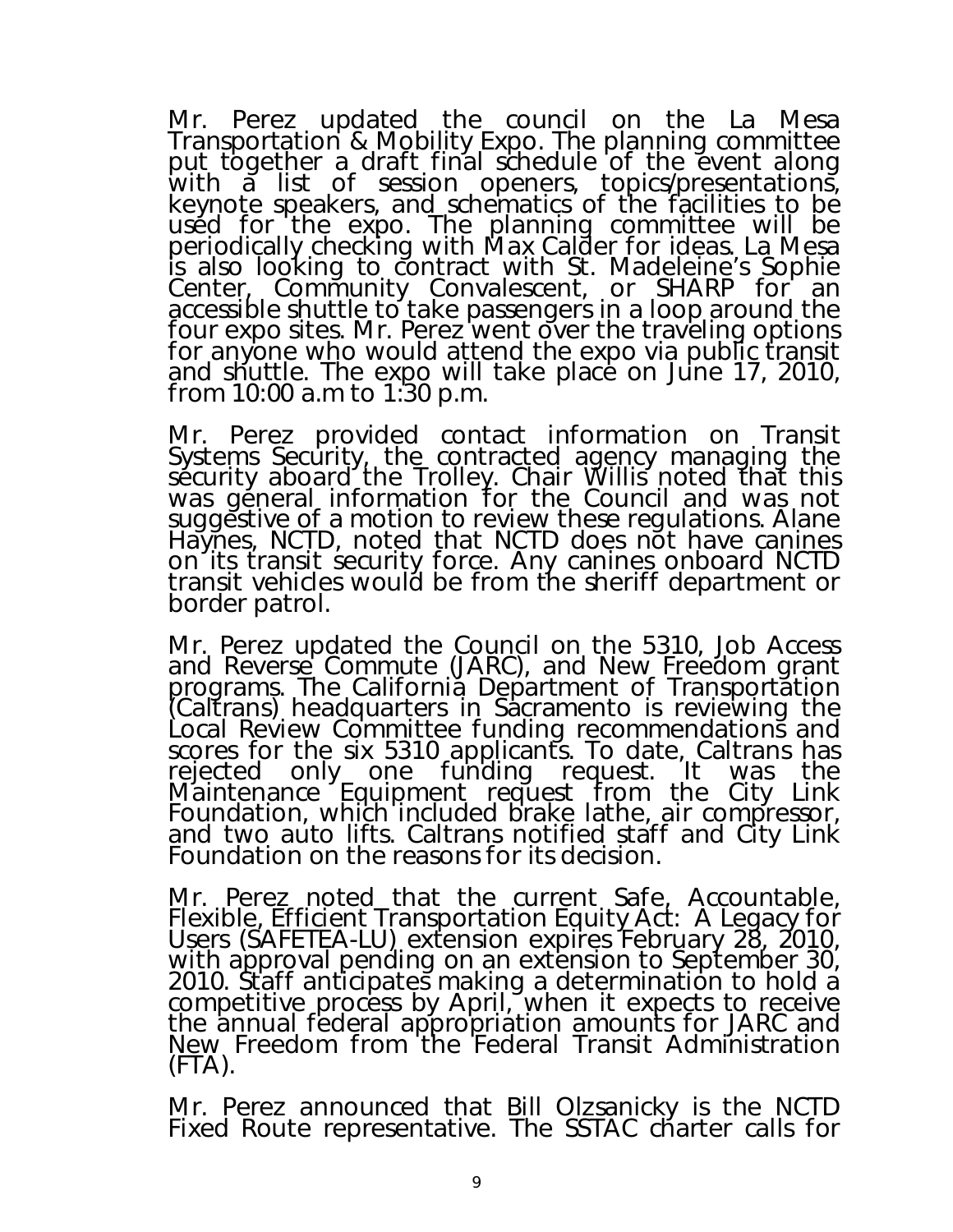two representatives, one fixed route and one paratransit, from each transit agency.

Chair Willis went over the membership roster with the Council and called for a motion to approve the membership list with the addition of Mr. Olzsanicky.

Clive Richard, citizen member, motioned to approve the membership list and Mr. Calder seconded. It was approved unanimously.

Chair Willis inquired about the membership status of Janai Quintana, Mimi Gallandt, and Brenda Bothel and the selection and cycle of alternates.

Dan Levy, SANDAG, suggested placing a delinquency clause in the SSTAC charter to revoke a voting member's status if they have missed three consecutive meetings

### 6. 2010-2014 COORDINATED PLAN SURVEY EFFORTS

Philip Trom, SANDAG, described the background and progress on SANDAG's Rural Transportation Study. Study is funded by \$100,000 Caltrans grant to conduct extensive outreach efforts. Study has two segments: a key stakeholder survey to identify community liasons from rural areas, and a more in-depth individual survey to determine the needs and concerns of rural citizens.<br>Contact Dillon Miner at (619) 699-1954 or Contact Dillon Miner at (619) 699-1954 or dmin@sandag.org for more information. Surveys will be mailed this week.

Beth Butler-Arreola, Deaf Community Services, asked how "rural areas" is defined.

Mr. Trom responded that the survey addresses all areas that are not the census "urban area." The focus is on countywide rural areas, even in communities like Ramona and Fallbrook. The study will enable communityorganized transportation providers to potentially receive 100 percent funding.

Chair Willis specified that the Rural Transportation Study is part of a larger document  $-$  the Coordinated Plan  $\tilde{-}$ that currently acts as a funding tool for the entire county, but that this is the first time rural areas are seriously involved. Caltrans uses the Coordinated Plan to create Requests for Proposals (RFP) for federal transportation grants.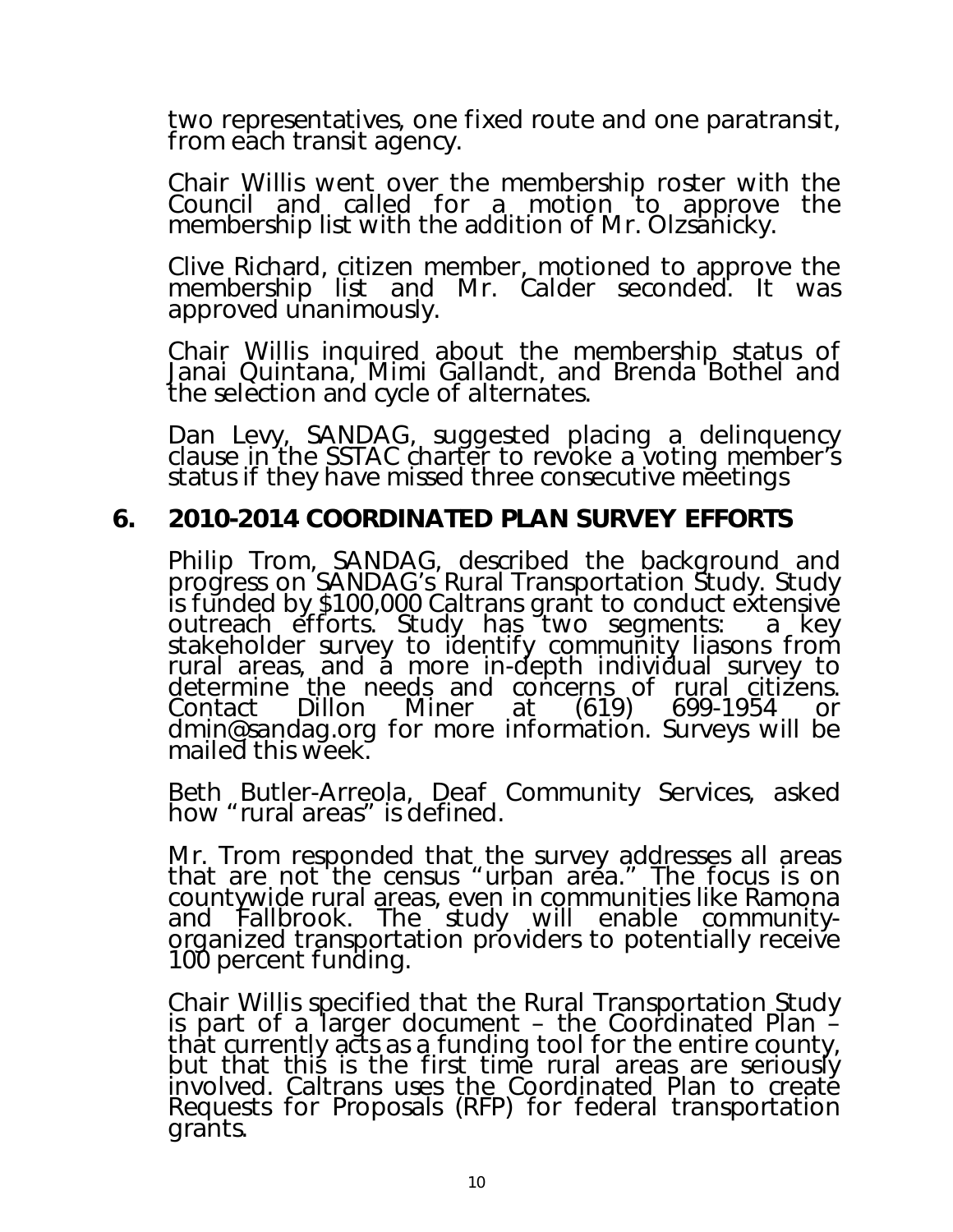Mr. Trom mentioned that Caltrans' branch chief in Sacramento has been coordinating with SANDAG to participate in the second round of public outreach for the Coordinated Plan. Caltrans will likely release RFPs mid-summer of this year.

Mr. Levy stated that the Rural Transportation Survey can help improve the Senior Mini-Grant (SMG) and 5310 projects.

Chair Willis added that the Coordinated Plan provides the comprehensive purpose for fund allocation by Caltrans.

Mr. Levy stated that Caltrans must use SANDAG's funding priorities as identified in the Coordinated Plan.

Chair Willis recommended using nutrition sites for steakholder outreach.

Mr. Trom included that the tribes will be included through the SRTCA, and if there are any recommended survey groups, please forward contacts to Dillon Miner at dmin@sandag.org.

Ms. Butler-Arreola offered to provide a mailing list to deaf individuals throughout the County.

Mac McGee, ACT, questioned whether census release will complicate or confuse individuals receiving Rural Transportation Survey.

### 7. AUDIBLE MESSAGING TECHNOLOGY STUDY

Mr. Levy has applied for an Environmental Justice Caltrans planning grant to study interactive audible messaging technology utilized to convey traffic information visually-impaired riders at key transit access points. Since audiblę technology is now available equivalent accommodations to visually-impaired as to hearing-impaired riders, yet it was not available when American with Disability Act (ADA) regulations were created, the grant will investigate unique audible messaging technologies in benchmark regions and will evaluate applicability of these technologies to Bus Rapid Transit (BRT) in Southern California and transportation projects throughout California. Estimated cost is \$125,000.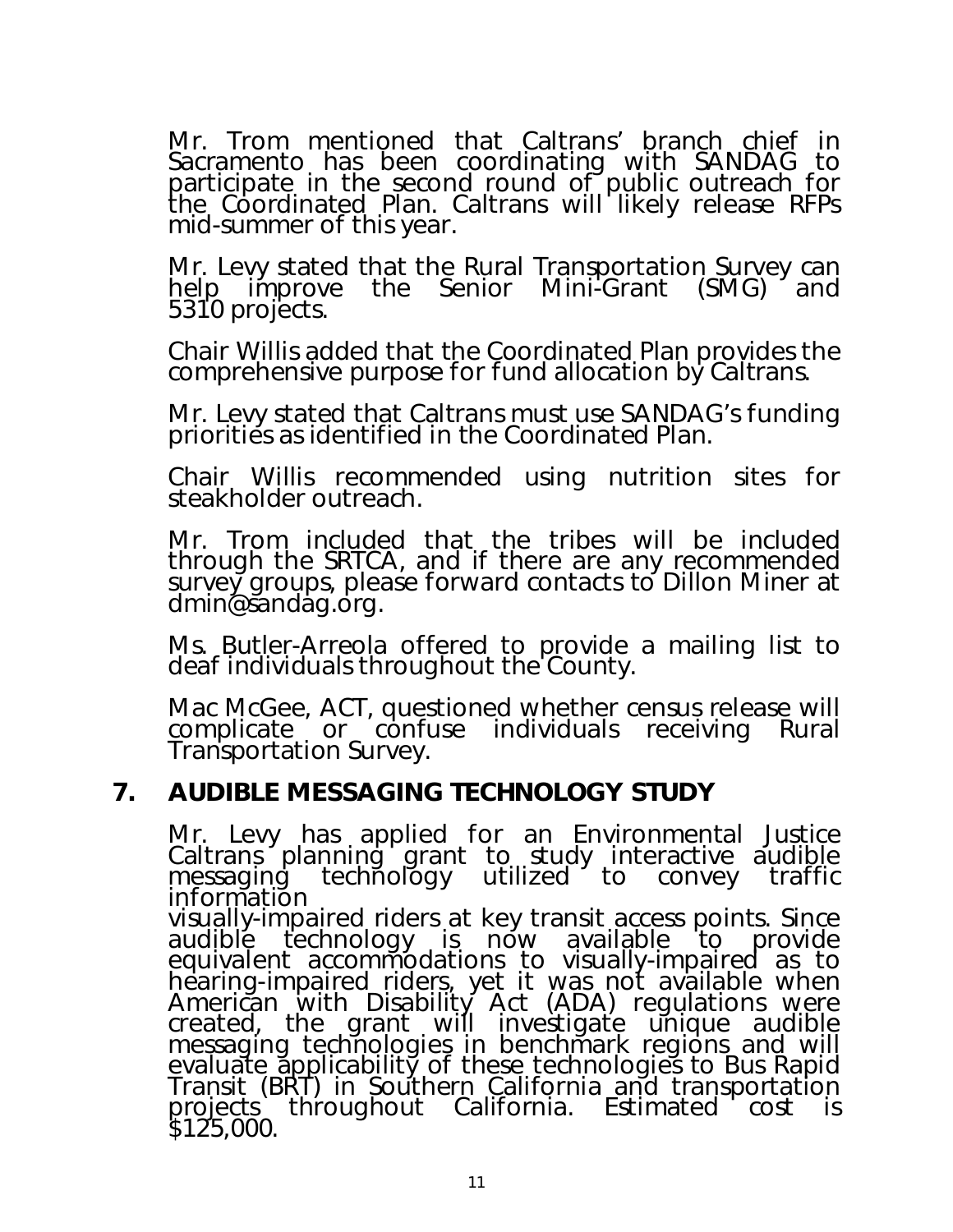Mr. Richard applauded effort and feels that the study is an important one.

Chair Willis asked if the SuperLoop would receive any new technologies or which transportation systems would be studied for the grant.

Mr. Levy commented that SuperLoop will not be the specific service of study for the grant, but that the transportation systems, including SuperLoop may be retrofitted if and when a suitable technology is found.

# 8. JARC, NEW FREEDOM, AND SENIOR MINI-GRANT<br>PROGRAM PERFORMANCE MONITORING

Mr. Oswaldo reviewed the performance monitoring procedure for JARC, New Freedom and SMG recipients. SANDAG program management plan provides guidance on standardized performance monitoring standards for JARC, New Freedom and SMG projects. In order to be reimbursed for services, SANDAG requires a monthly invoice and quarterly report, which are located at www.sandag.org/coordinatedplan. Reporting forms are approved by SMG committee. These forms assure that funds are being spent adequately and that grantees are making progress towards goals and project completion in reasonable manner. The quarterly report is required by federal government, monthly reports are for SANDAG.

Alane Haynes, NCTD, stated that this is repetitive, especially for MTS and NCTD.

Mr. Levy clarified that the aforementioned grant forms are only required for subrecipients, not for MTS or NCTD.

Ms. Haynes asked if reporting through new excel sheet showing cost per service unit is sufficient for direct providers MTS and NCTD. Mr. Levy asserted that this is correct.

Mr. Oswaldo stated that these forms will soon be required for all subrecipients.

### 9. COMPASS CARD UPDATE

 Anne Steinburger, SANDAG, stated that 35,000 Compass Cards have been distributed. Thirty-eight Vons stores, transit stores, North County Transit Center, and at transit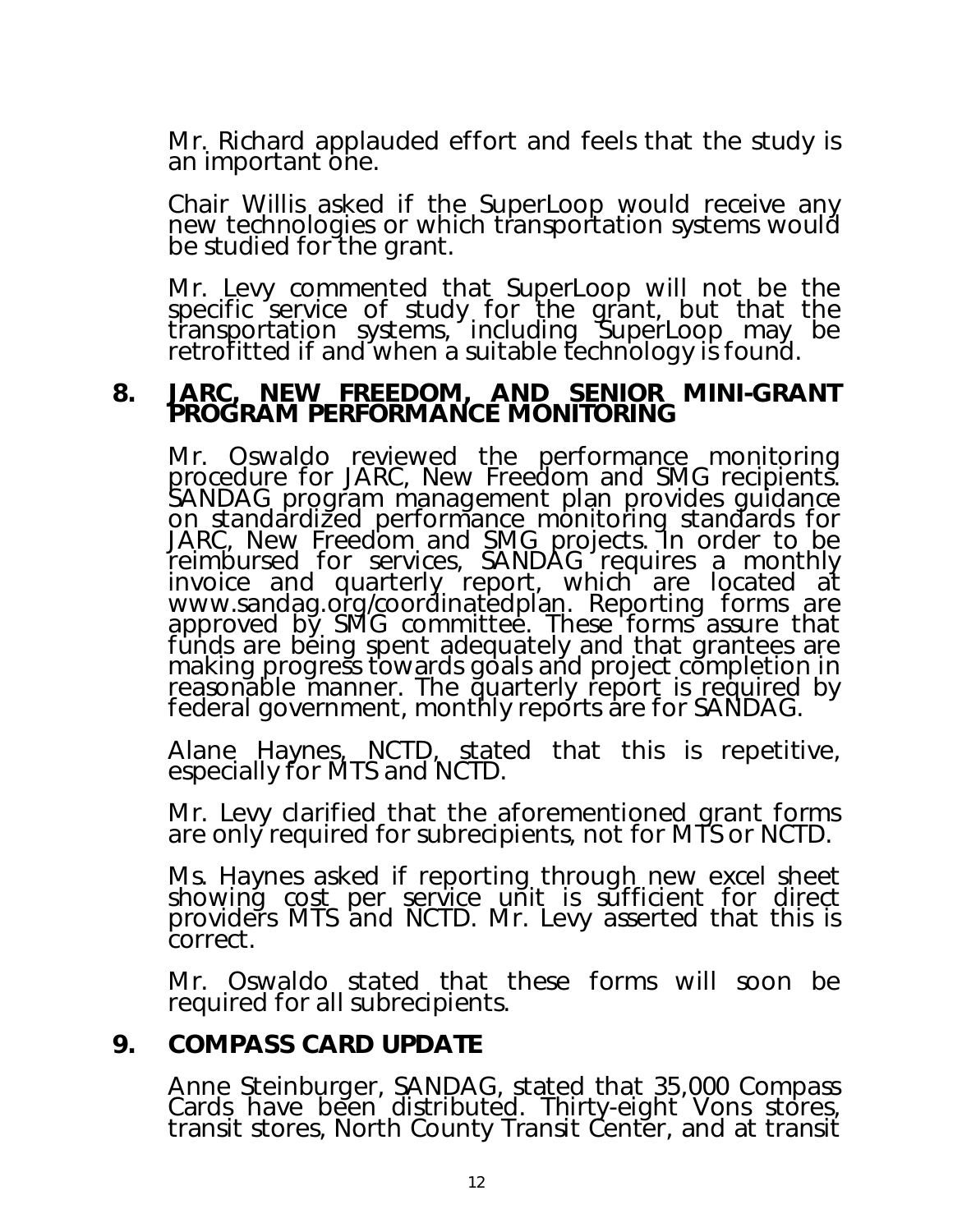ticket vending machines now carry the cards. Senior, disabled, Medicare Compass Cards must be bought at outlets, not ticket machines, but can be reloaded anywhere once acquired. The Web site will be updated shortly to allow users to manage and register the Compass Card. Validators have been placed as close to tactile pads as possible, but are working to improve validator locations and accessibility for visually-impaired. Will make ticketing machine a TAP point.

Sharlene Ornelas, citizen member, highlighted the difficulty of transferring from Trolley to Coaster at Santa Fe Depót due to spatíal separation of validators. Ms. Steinburger reiterated the implementation of ticket vending machine TAP locations and said that SANDAG is working to improve service.

Ms. Haynes commented that North County has had difficulty receiving the Compass Cards on time. Ms. Steinburger said she would confirm delivery on time.

Chair Willis confirmed that "TAP"ing ensures that rider has paid for service and that fines may be given if the Compass Card has not been "TAP"ed. He asked how long each TAP is registered by fare enforcement machines. Ms. Steinburger stated that TAP registers for two hours, but that the Compass Card must be revalidated at transfers from bus, trolley, and COASTER.

Ms. Ornelas stated difficulty in "TAP"ing at transfers.

Ms. Steinburger recognized difficulty, but maintains that TAP is required on transfers.

Sharon Cooney, MTS, stated that Blue and Orange line Trolley stations will be retrofitted in the next few years and will have improved TAP locations.

Chair Willis stated that there may be some grace period while riders are learning to use the new system.

Ms. Steinburger stated that SANDAG plans to complete distribution around April and will no longer sell paper tickets.

Mr. Richard stated disappointment in lack of planning for TAP validators, although excited for overall development of the Compass Card system.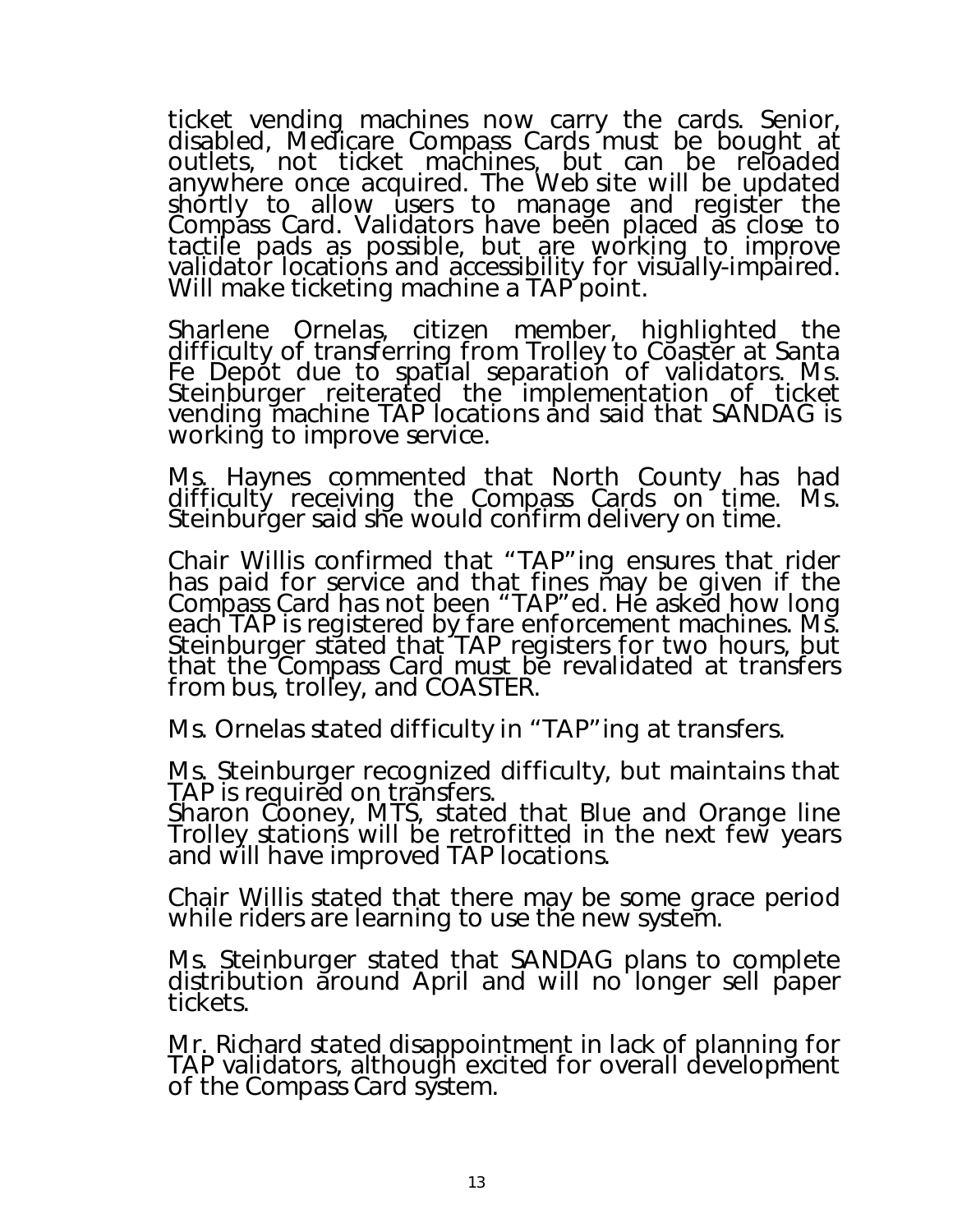Ms. Butler-Arreola asked when photo ID Compass Cards will be established for senior, disabled, and Medicare card holders. Ms. Steinburger stated that they will be available soon.

David Jackson, citizen member, stated that validator machines are working better recently.

### 10. FORM 700 AND CONFLICT OF INTEREST

Mr. Oswaldo printed out Form 700 – statement of economic interest, which is required to ensure prevention of a conflict of interests for SSTAC committee members. He also asked if the forms should be distributed early in year to ensure that forms are filled.

Mr. Levy asserted that Form 700 is due by March 1, and therefore the forms can only be renewed at the beginning of each year (January).

### 11. FULL ACCESS AND COORDINATED TRANSPORTATION (FACT) UPDATE

Mr. Caulder stated that Business Plan was approved on December 9. UPAC, which provides mental health services to minority citizens, is holding a test run on January 27. The service plans to bring South Bay, Ramona, and Rancho Penasquitos riders into Escondido. HIV Healthcare ACCESS project has transportation program that must cut costs and are aiming to collaborate with the County and<br>HIV Transportation Working Group this Transportation Working Friday (January 29) reduce costs. There is a potential of having the County run management of the service rather than cut services. FACT is collecting information about the needs of citizens in Homeless Sheltering Program (runs December 31 – March 31) to possibly help find funding to provide services to the shelters next year and to economically disadvantaged throughout the year. Meetings are being held with shelters now through February. Coordinated maintenance program will<br>proceed, thanks to City Link funding, although it did not proceed, thanks to City Link funding, although it did not<br>receive 5310 funding. Mr. Caulder notified the board of resignation effective April 9.

Chair Willis shared appreciation of Mr. Caulder's work and the significant progress of organization due to his leadership.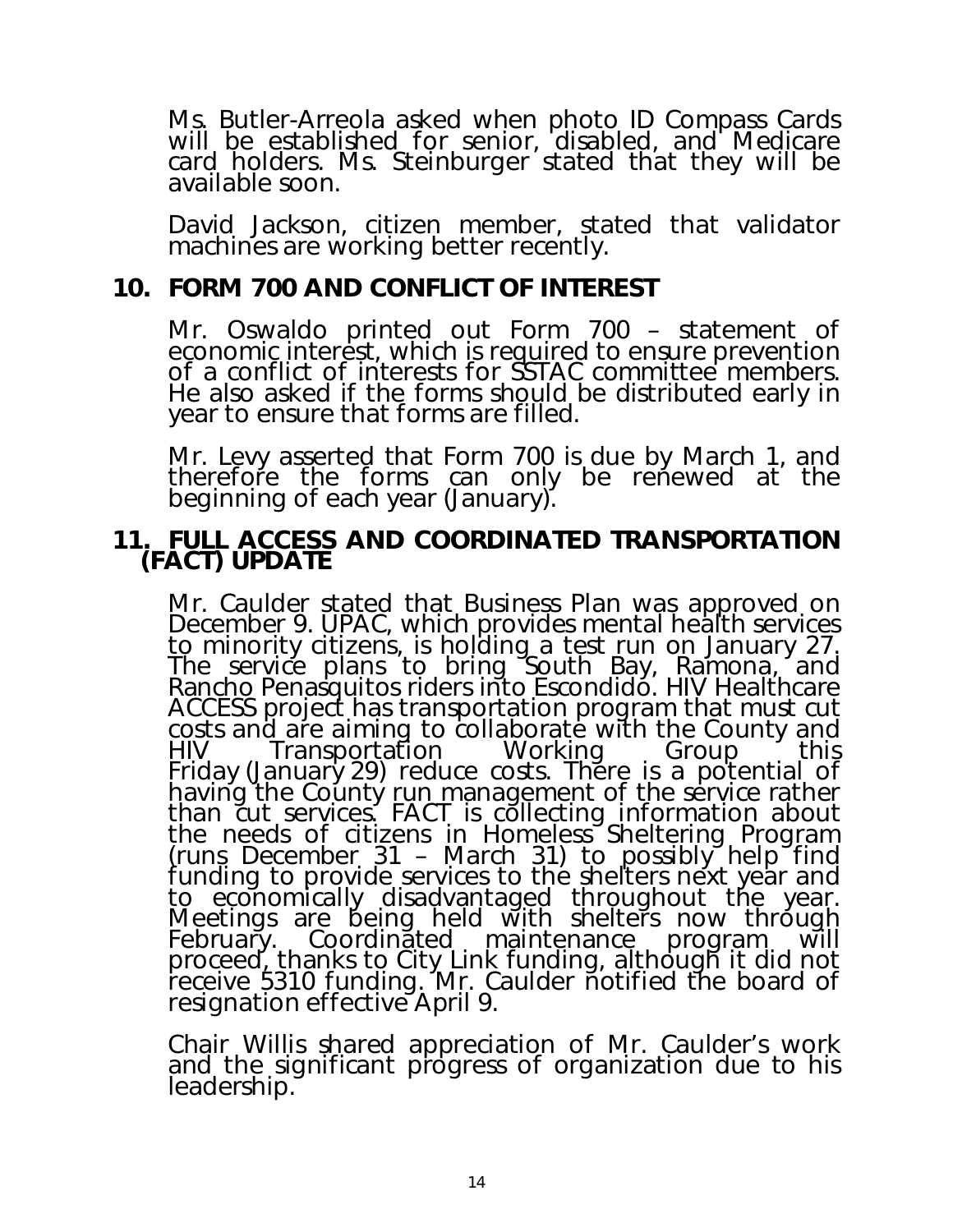Ms. Haynes commended Mr. Caulder for the huge improvements to FACT in the last year.

### 12. TRANSIT OPERATORS UPDATE

Ms. Haynes stated that 36 people have lost service due to service reductions and that NCTD has worked to develop alternatives working with LIFT to assist individuals to transit services. 160 riders trip-by-trip and 438 frequent<br>trips in 2009 with 50 percent of frequent trips are now using fixed-route transit for over 19,000 with savings of \$647,000 to NCTD. This has allowed increased independence and spontaneity. Second phase of the project with a database of all of bus stop accessible features linked to Google maps is nearly completed, but the IT worker resigned and the position must be filled. Senior Transit Bike Coordinator resigned and must be filled. In the last quarter, 115 people have been trained to use transit service as part of mobility travel training. 1,336 people have received transit buddy training.

Bill Olszanicky, NCTD, service changes go into affect this Sunday and affect ten routes and save \$1.5 million. Specifics are available on the Web site. He briefly discussed BREEZE Bus service contracting. Market assessment and service evaluation for the Mobility Plan has been completed following an extensive data gathering effort and public outreach. Transit 101 presentation in October revealed current performance of transit networks and set up a framework to redevelop the service network. The agency is currently presenting new service plans this spring.

Sharon Cooney, MTS, stated that the agency has been evaluating the evaluation process for the Medicare pass program for discounted fares, since there has been a sharp increase in pass holders - 30% have discount passes. She also mentioned that the agency has been accepting various forms of certification that are not in their policy. As such, MTS has created a more thorough process of application reviews, based on a proposed method from 2004. Letters will be sent to all social service agencies to send their members the new, standardized application form. Ideally this resigned process will help decrease discount abuse and provide more money to support persons with disabilities.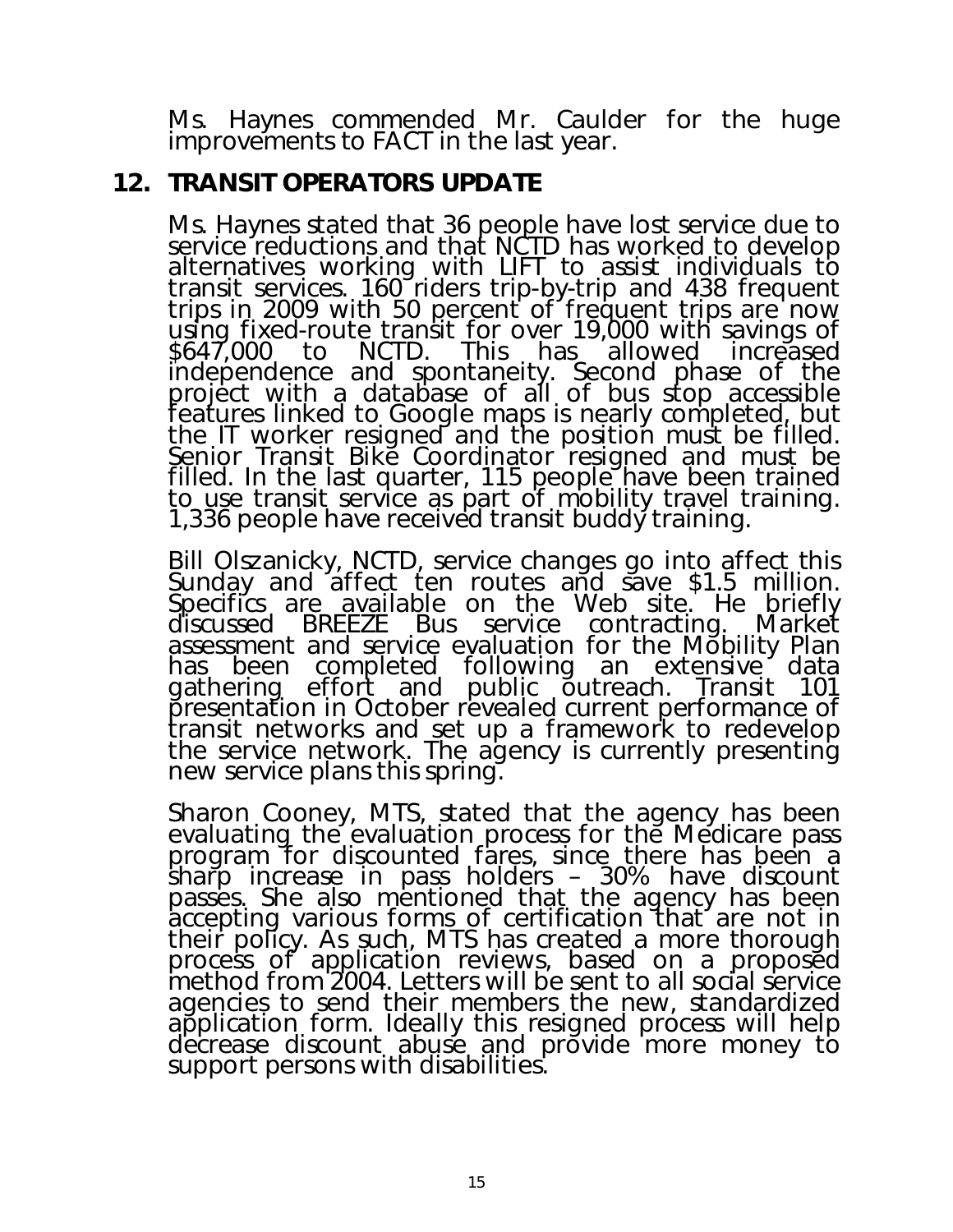Ms. Ornelas suggested that photographs be placed on the back of Compass Cards to ensure that only certified discount cards are used.

Ms. Cooney agreed and stated that as the process continues, letters will be mailed to cardholders with disabilities to request that they come to transit centers, so that their cards can be photo personalized.

Chair Willis asked how the application process is being changed and whether applicants will have to prove their disabilities.

Ms. Cooney clarified that there had been previous confusion with distributors approving applications based on financial need. This program is specifically for persons with disabilities and therefore the new documentation requires that a physician or authorized healthcare professional certify individuals' disability.

Chair Willis asked that SSTAC be informed of progress throughout the development of the new application process.

Ms. Butler-Arreola stated that her agency has previously signed applications for deaf riders, and she asked whether this would no longer be allowed.

Ms. Cooney replied that this would no longer be allowed, since only medical professionals are qualified to sign applications.

Mr. Levy added that under federal regulations, deafness is not an eligible disability.

Ms. Cooney added that the disability must substantially limit a major life activity. She specifically stated that individuals with Medicare cards would be automatically eligible for discount cards.

Chair Willis asked that handouts concerning the new requirements be presented at the next SSTAC meeting.

Ms. Ornelas cautioned that medical professionals may have a bias towards persons with disabilities and that other methods of approval be considered.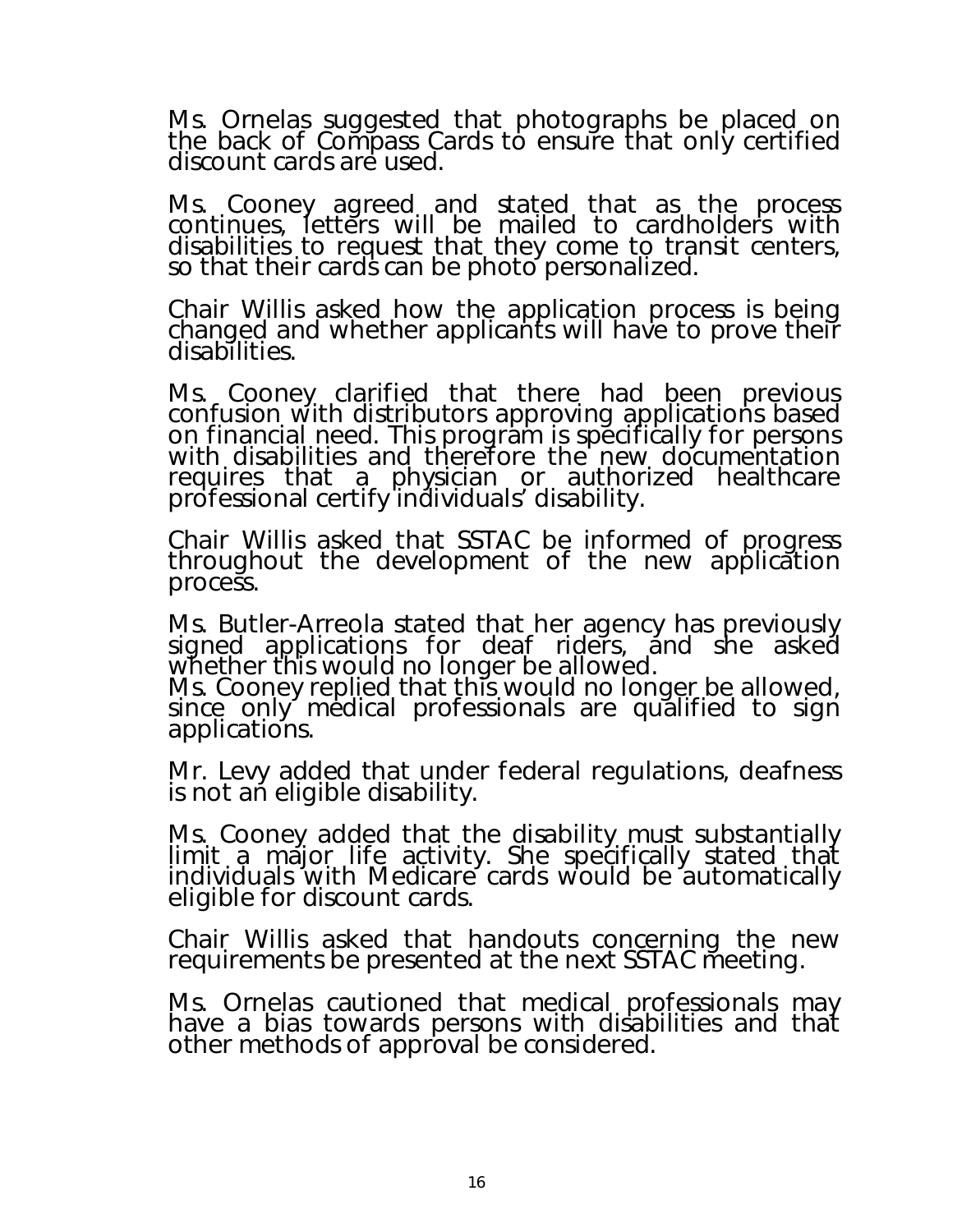Brent Boyd, MTS, stated that there will be a major service change on February 28. \$7 million will be saved through Sunday service reduction, realignment, or discontinuation. Some other cuts are on weekdays and Saturdays.

### 13. ADJOURNMENT

Meeting was adjourned at 11:54 a.m. The next SSTAC meeting is scheduled for Monday, March 15, 2010.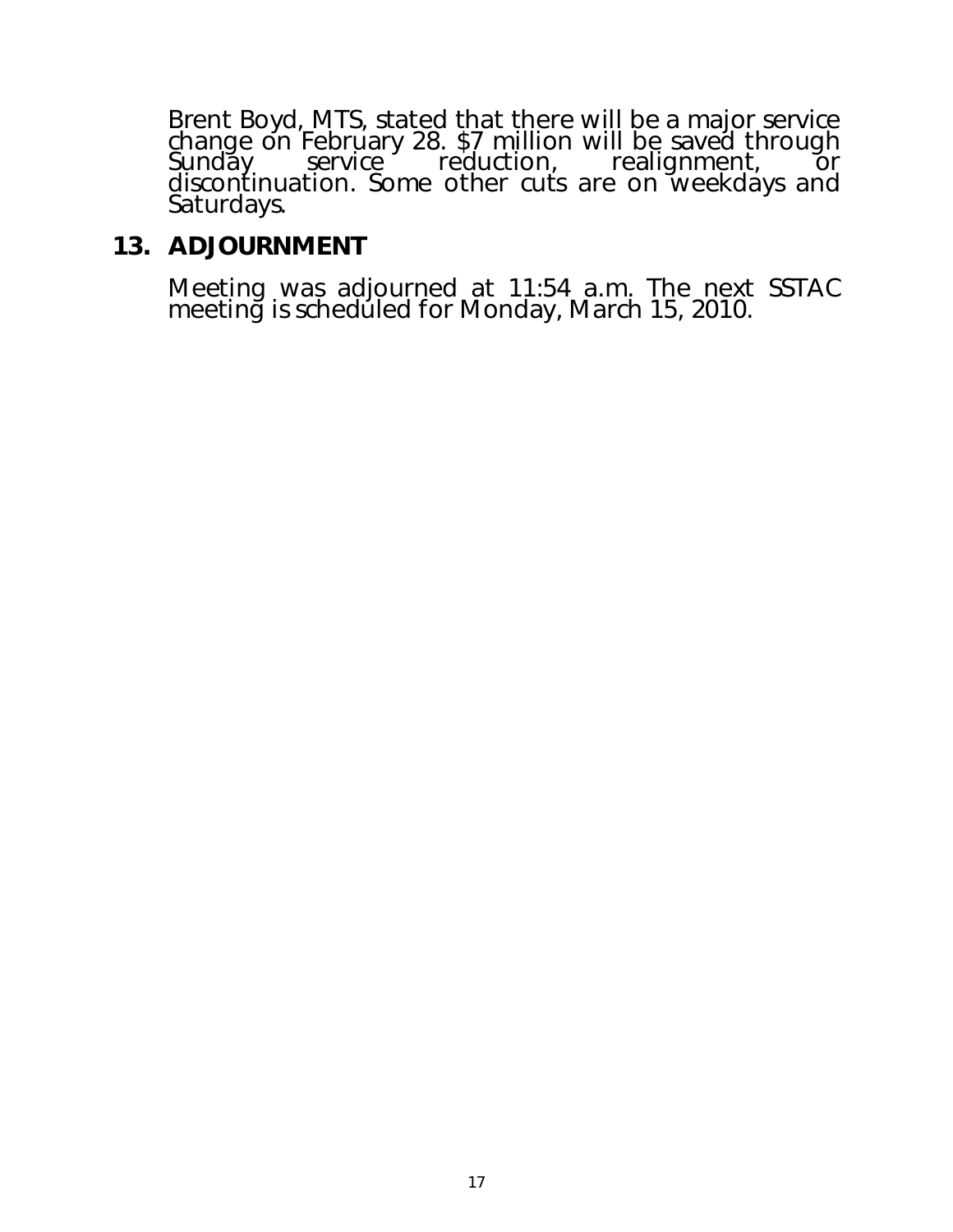

### COMMITTEE/WORKING GROUP CHARTER SOCIAL SERVICES TRANSPORTATION ADVISORY COUNCIL (SSTAC)

### PURPOSE

The mission of the Social Services Transportation Advisory Council (SSTAC) is to review, recommend and encourage the use of accessible transportation services through:

- Promoting the coordination of transportation serving seniors, individuals with disabilities, and persons of limited means;
- Advising staff on transit facilities compliance with the requirements of the Americans with Disability Act (ADA) and Title 24; and
- Advising staff on the accessibility and usability of transit facilities beyond strict interpretation of regulations based on actual experience and knowledge.

### LINE OF REPORTING

The Social Services Transportation Advisory Council Subcommittee is the successor group to the Subcommittee on Accessible Transportation (SCAT) that was formed by SANDAG in 1979, in response to federal and state requirements and increased local interest and involvement in accessibility issues. SSTAC advises SANDAG on regional planning issues regarding accessible transportation in the public and nonprofit sectors. SSTAC reports to the SANDAG Transportation Committee, which in turn reports to the SANDAG Board of Directors.

### RESPONSIBILITIES

SSTAC advises the SANDAG Board of Directors and its Transportation Committee regarding regional issues of accessible transportation provided by the public and private sector. These activities include the following:

- Provide input on accessible transportation issues for SANDAG's Regional Transportation Plan (RTP) and other relevant SANDAG plans and programs;
- Provide input for the key activities required for the development of the Coordinated Public Transit Human Services Transportation Plan (Coordinated Plan). This includes assistance with the following activities: assessing current available services; identifying areas of duplicative service and gaps in service; identifying the transportation needs of individuals with disabilities, senior citizens, and persons of limited means; developing strategies for addressing the service gaps, and minimizing the duplication of services; prioritizing transportation services for funding and implementation based on resources, time, and feasibility for implementing the specific strategies identified; and reviewing the draft document for content and language;
- Serve as the Local Review Committee (LRC) and Appeals Board for the Section 5310 federal grant program administered by the State Department of Transportation (Caltrans), which provides partial funding for vehicles for nonprofit agencies;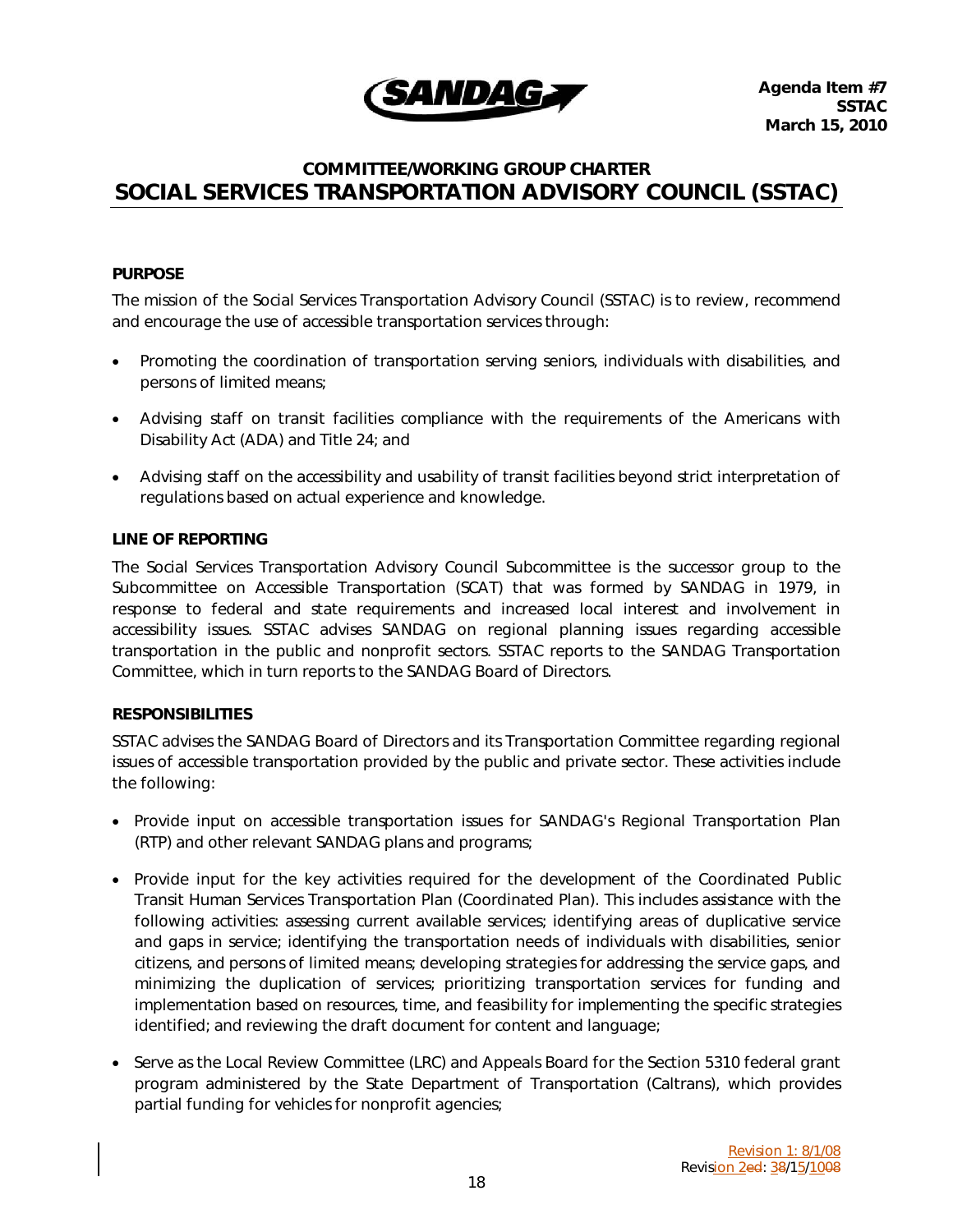- Serve as the region's SSTAC to advise SANDAG on the unmet transit needs of senior citizens and individuals with disabilities, as required by the State's Transportation Development Act (TDA);
- Oversee the annual unmet needs process and make a determination of unmet needs as a recommendation to the Transportation Committee per Public Utilities Code 99238(c)(2);
- Provide input on the progress of the region's transit operators in providing accessible transportation to senior citizens and individuals with disabilities;
- Provide input regarding the legal and practical requirements of transit access to be analyzed by staff and as legally required and practically feasible, incorporated into the design and construction of transit facilities;
- Provide input on the progress of the region's Coordinated Transportation Service Agency (CTSA) in assisting nonprofit agencies to coordinate their transportation services;
- Provide input and proposals to SANDAG on legislation and regulations concerning transportation for seniors and individuals with disabilities;
- Fulfill the requirement in the Public Utilities Code of California Section 99238.5 that the Transportation Planning Agency (SANDAG) establish and implement a citizen participation process to solicit the input of transit dependent, and transit disadvantaged persons, including the elderly, handicapped, and persons of limited means;
- Assist transit operators in programs that promote use of existing transportation programs to better serve seniors and individuals with disabilities; and
- Comment on regional issues brought before the Committee, which are relevant to the implementation of accessible transportation services under federal and state legislation.

SSTAC discusses issues of a regional nature, not specific to individual transit operators or to individual events or circumstances. Issues not appropriate to SSTAC discussion are referred to the appropriate transit operator or other organization with authority to resolve the issue.

### MEMBERSHIP

Membership on SSTAC is defined by the Public Utilities Code Section 99238.5, of the State of California. SANDAG shall strive to attain geographic and minority representation among the membership from a broad representation of providers and the public:

- 1. Four at-large citizen representatives of senior and disabled transit users who are well versed in the ADA and Title 24 regulations;
- 2. Two representatives of the local social service providers for seniors, including one representative of a social service transportation provider, if one exists;
- 3. Two representatives of local social service providers for individuals with disabilities, including one representatives of a social service transportation provider, if one exists;
- 4. One representative of local social service provider for persons of limited means;
- 5. Two representatives from the local consolidated transportation service agency, designated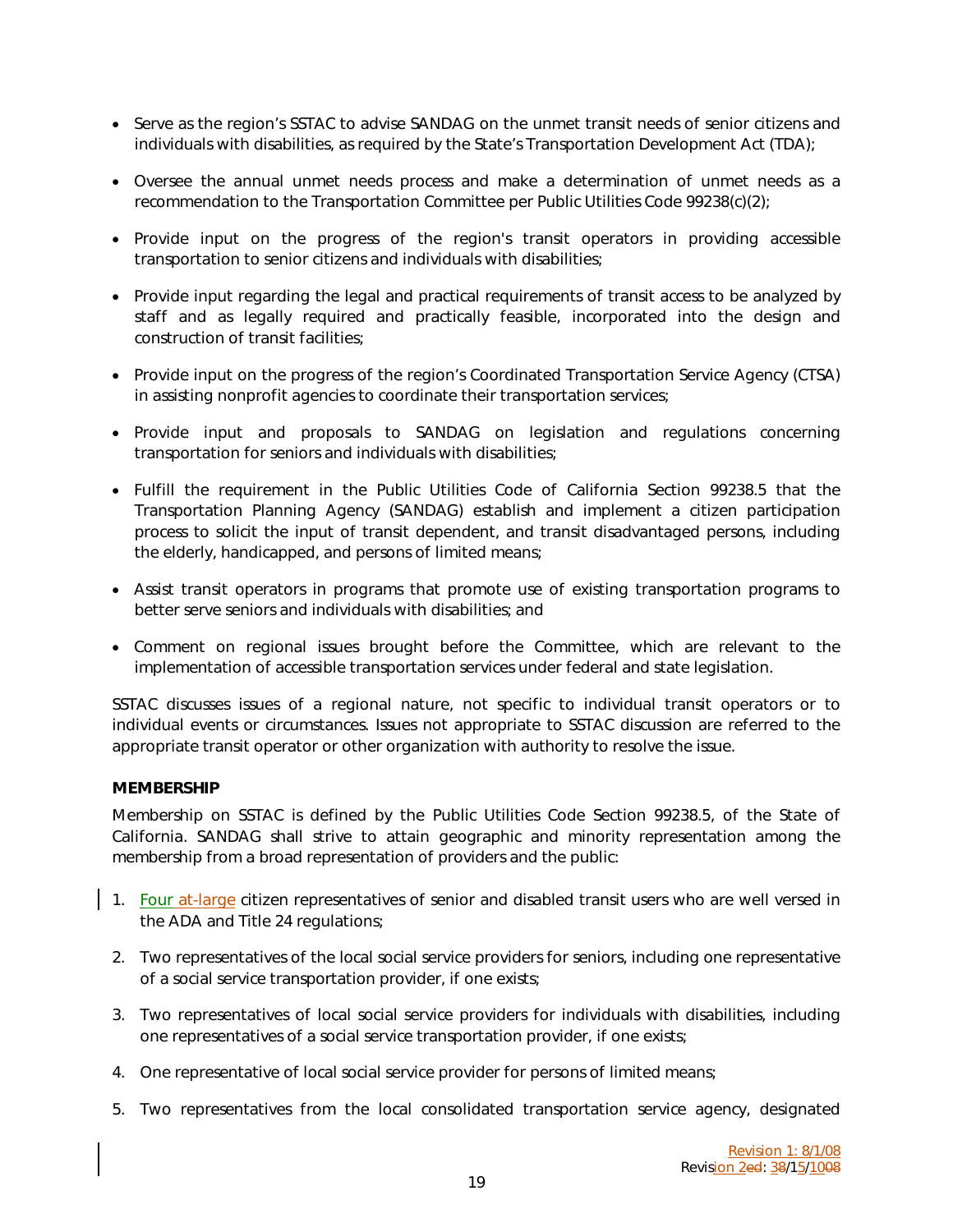pursuant to subdivision (a) of Section 15975 of the Government Code, if one exists, including one representative from a transportation service provider, if one exists;

- 6. One representative from NCTD representing fixed-route service;
- 7. One representative from NCTD representing ADA Paratransit service;
- 8. Once representative from MTS representing fixed-route service;
- 9. One representative from MTS representing ADA Paratransit service.

The term of appointment shall be for three years. Initial appointments shall be equally divided among members serving one-, two-, or three-year terms.

### VOTING

The four at-large voting citizen members shall be drawn from a pool of senior and disabled transit users who are well versed in the ADA and Title 24 regulations. A sequence shall be established to determine which members of the pool will be considered voting members and which will act as alternates. Initially the sequence will be based on alphabetical order by first name, and subsequently will rotate every six months with the last person on the list moving to the head of the list.

### **ATTENDANCE**

Any voting at-large citizen member absent for three (3) consecutive meetings without having such absences excused by the Chairperson in advance of the meetings shall have their membership revoked. The Chairperson may assign an alternate with the most frequent attendance relative to the current needs of SSTAC to complete the remainder of the term. Otherwise, the first citizen member alternate in alphabetical order by first name shall be the replacement. An at-large citizen member whose membership is revoked for non-attendance may be reinstated instead as an alternate at-large citizen member upon vote of the council. An at-large citizen member alternate absent for six (6) consecutive meetings without having such absences excused by the Chairperson in advance of the meetings shall have their membership revoked.

If an agency representative of a social service provider is absent for three (3) consecutive meetings without having such absences excused by the Chairperson in advance of the meetings, the position shall be declared vacant. The Chairperson may then assign an agency within the same category of social service providers to complete the remainder of the term.

### MEETING TIME AND LOCATION

Meetings are usually held on the third Monday of every other month from 10 a.m. to 12 noon in a location that is accessible by public transit and in facilities accessible to individuals with disabilities. . Meetings are usually held in San Diego, either at the Caltrans District 11 Office or at SANDAG, but may be held in other locations within San Diego County, depending on the agenda and availability of meeting space. Additional meetings or time and date adjustments may be made by the Chairperson when necessary.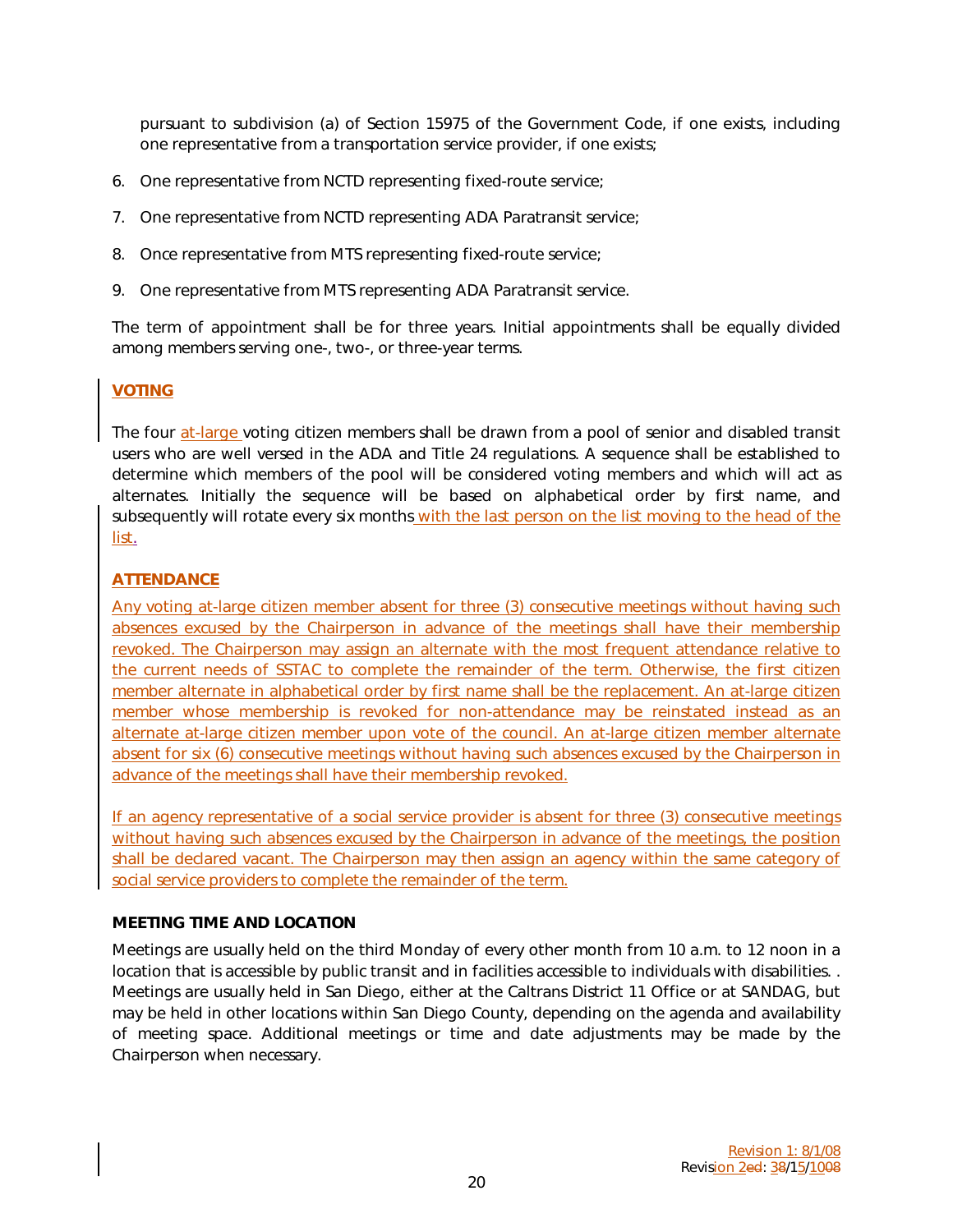### ANNUAL PUBLIC HEARING

SSTAC shall hold a minimum of one public hearing for the purposes of receiving public comment on public transit services from the transit dependent, elderly and persons of limited means. The hearing(s) shall be scheduled to ensure broad community participation and should be rotated among the various communities within San Diego County.

### UNMET NEEDS PUBLIC HEARING

The Transportation Development Act (TDA) of the State of California requires the SSTAC to hold public hearings in any year if any TDA funds for that year are not fully expended on public transit. The purpose of the hearings is to provide an opportunity for the public to identify potential transit needs that are not being met and are reasonable to be met with the unspent TDA funds. If there are TDA funds that are not expended for public transit in San Diego County, the SSTAC shall hold a minimum of one public hearing for the purposes of receiving public comment on unmet transit needs from the transit dependent seniors and persons of limited means. The hearing(s) shall be scheduled to ensure broad community participation and should be rotated among the various communities within San Diego County.

### SELECTION OF THE CHAIR

A Chairperson and Vice Chairperson, or Co-Chairpersons, are nominated and elected annually by the membership to serve one-year terms. The Chairperson conducts meetings. The Vice Chairperson shall conduct the meetings in the absence of the Chairperson.

### STAFF LIAISON

SANDAG shall provide staff support for SSTAC. The services to be provided by SANDAG shall include, but not be limited to, assisting the Chairman in preparing the agenda, sending out meeting notices, and preparing records of meetings.

### DURATION OF EXISTENCE

SSTAC is a standing working group that fulfills a state mandate and shall continue to function unless dissolved by the SANDAG Board of Directors or Transportation Committee.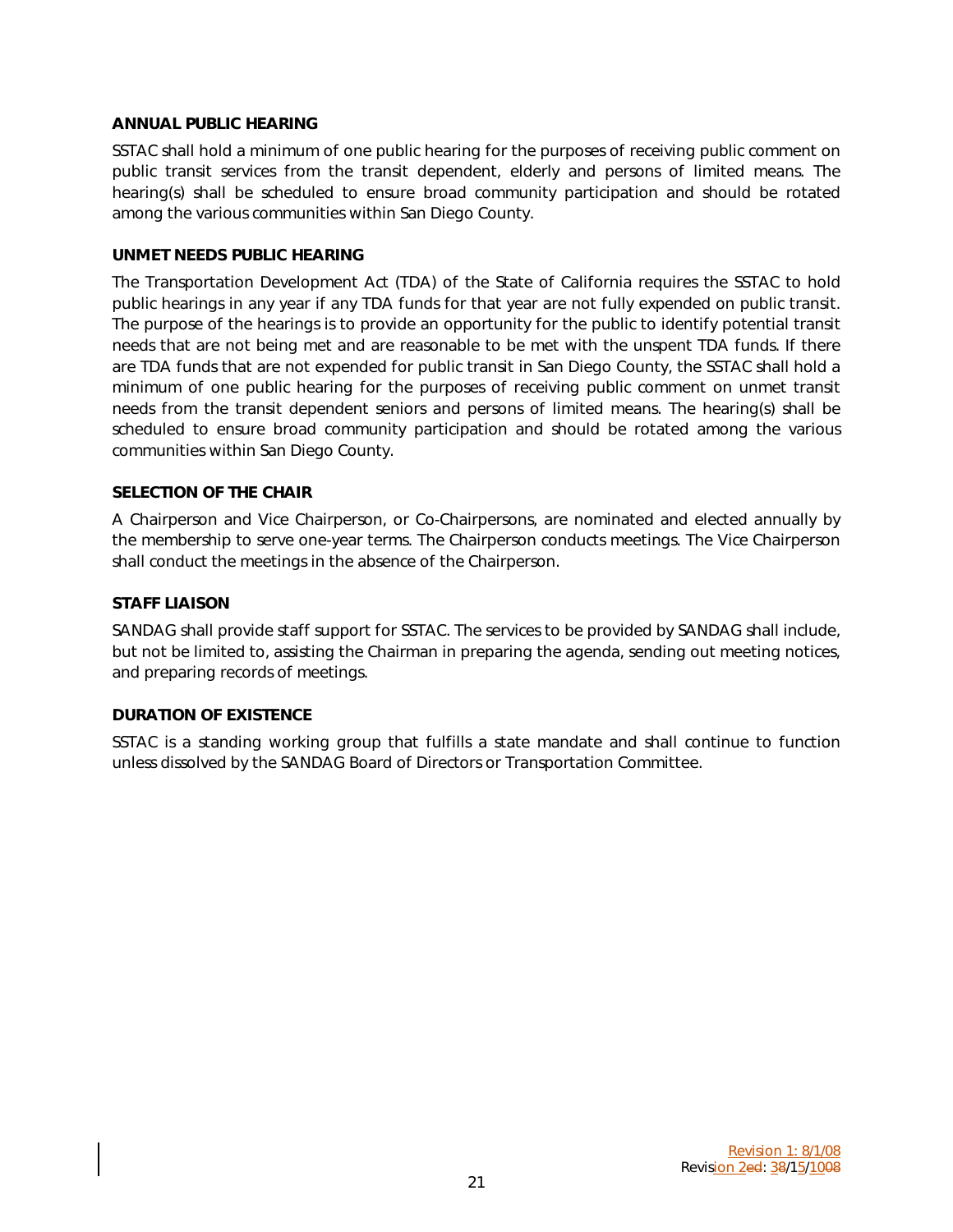|                                                                                   | <b>Member</b>                  | Term (yrs.) Term Exp. |        | <b>Member</b>                                        | Term (yrs.)    | Term Exp. |  |  |
|-----------------------------------------------------------------------------------|--------------------------------|-----------------------|--------|------------------------------------------------------|----------------|-----------|--|--|
|                                                                                   |                                |                       |        |                                                      |                |           |  |  |
| At-Large Citizen Members (Senior and Disabled Transit Users)                      |                                |                       |        |                                                      |                |           |  |  |
|                                                                                   | <b>Four (4) Voting Members</b> |                       |        | <b>Four (4) Alternate Members</b>                    |                |           |  |  |
|                                                                                   | <b>Clive Richard</b>           | 1                     | Aug-10 | Mimi Galandt                                         | 1              | Aug-10    |  |  |
|                                                                                   | Chuck Lungerhausen             | $\overline{2}$        | Aug-11 | <b>Sharlene Ornelas</b>                              | $\overline{2}$ | Aug-11    |  |  |
|                                                                                   | David Jackson                  | 3                     | Aug-12 | Jackson Alexander                                    | 2              | Aug-11    |  |  |
|                                                                                   | <b>Harriet Weinstock</b>       | 1                     | Aug-10 | Vacant                                               |                |           |  |  |
| Two (2) Representatives of Social Service Providers for Seniors                   |                                |                       |        |                                                      |                |           |  |  |
|                                                                                   | <b>Floyd Willis</b>            | 3                     | Aug-12 | County of San Diego, Aging and Independence Services |                |           |  |  |
|                                                                                   | Janai Quintana                 | $\overline{2}$        | Aug-11 | <b>Adult Protective Services</b>                     |                |           |  |  |
| Two (2) Representatives of Social Service Providers for Persons with Disabilities |                                |                       |        |                                                      |                |           |  |  |
|                                                                                   | <b>Beth Butler-Arreola</b>     | 1                     | Aug-10 | <b>Deaf Community Services</b>                       |                |           |  |  |
|                                                                                   | Anthony Ferguson               | 3                     | Aug-12 | San Diego Regional Center                            |                |           |  |  |
| One (1) Representative of Social Service Providers for Persons of Limited Means   |                                |                       |        |                                                      |                |           |  |  |
|                                                                                   | Mac McGee                      | 3                     | Aug-12 | All Congregations Together                           |                |           |  |  |
| Two (2) Representatives from the Consolidated Transportation Services Agency      |                                |                       |        |                                                      |                |           |  |  |
|                                                                                   | <b>Brenda Bothel</b>           | 1                     | Aug-10 | Full Access & Coordinated Transportation             |                |           |  |  |
|                                                                                   |                                | $\overline{2}$        | Aug-11 | Full Access & Coordinated Transportation             |                |           |  |  |
| Two (2) Representatives from Each of the Transit Operators                        |                                |                       |        |                                                      |                |           |  |  |
|                                                                                   | <b>Brent Boyd</b>              | 3                     | Aug-12 | Metropolitan Transit System (MTS) Fixed Route        |                |           |  |  |
|                                                                                   | <b>Scott Transue</b>           | 1                     | Aug-10 | <b>MTS Paratransit</b>                               |                |           |  |  |
|                                                                                   | <b>Bill Olszanicky</b>         | $\overline{2}$        | Aug-11 | North County Transit District (NCTD) Fixed Route     |                |           |  |  |
|                                                                                   | <b>Alane Haynes</b>            | 3                     | Aug-12 | <b>NCTD Paratransit</b>                              |                |           |  |  |

# Social Services Transportation Advisory Council Membership and Terms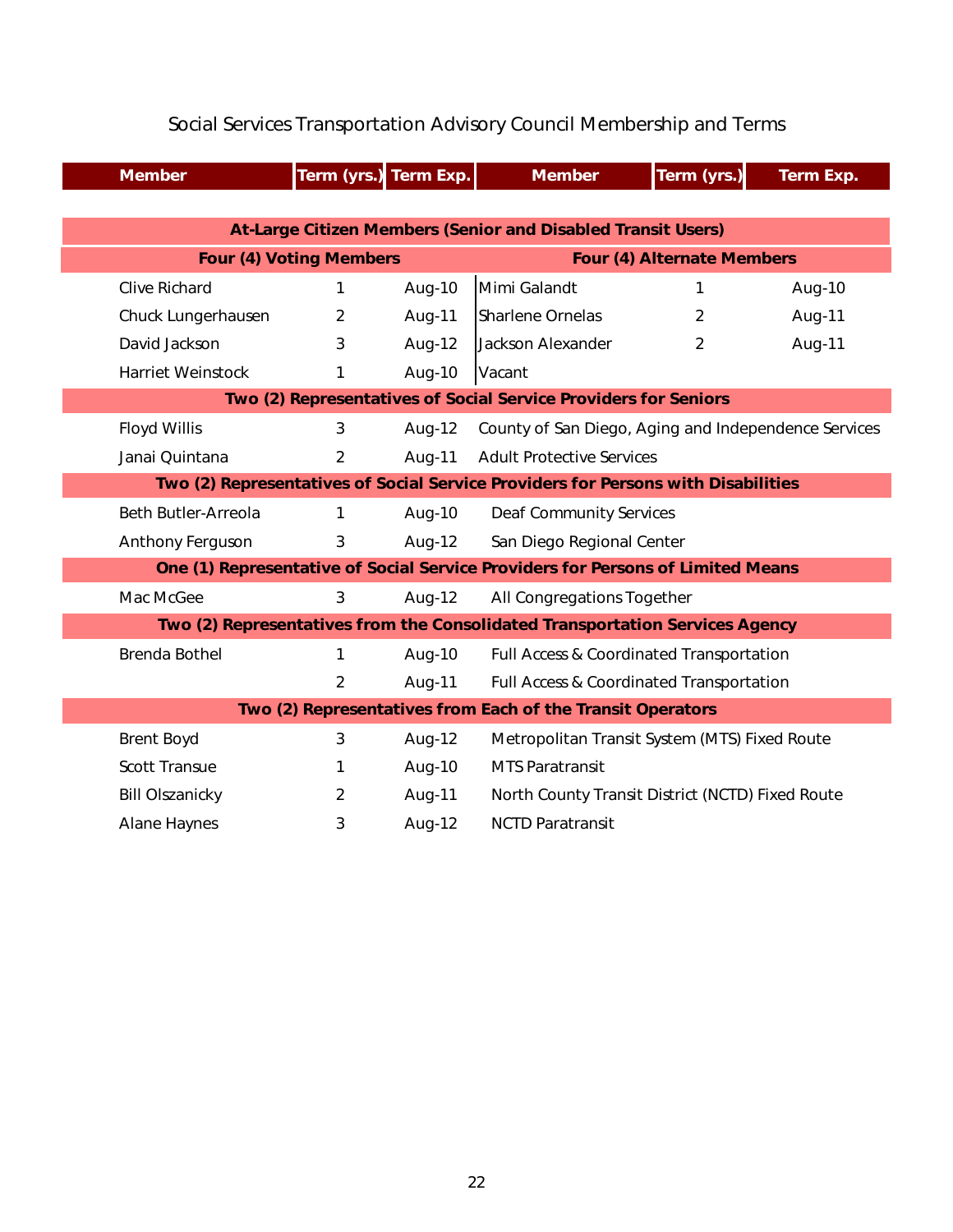**SSTAC March 15, 2010**



# **MTS Bus Monthly Ridership 2008 & 2009**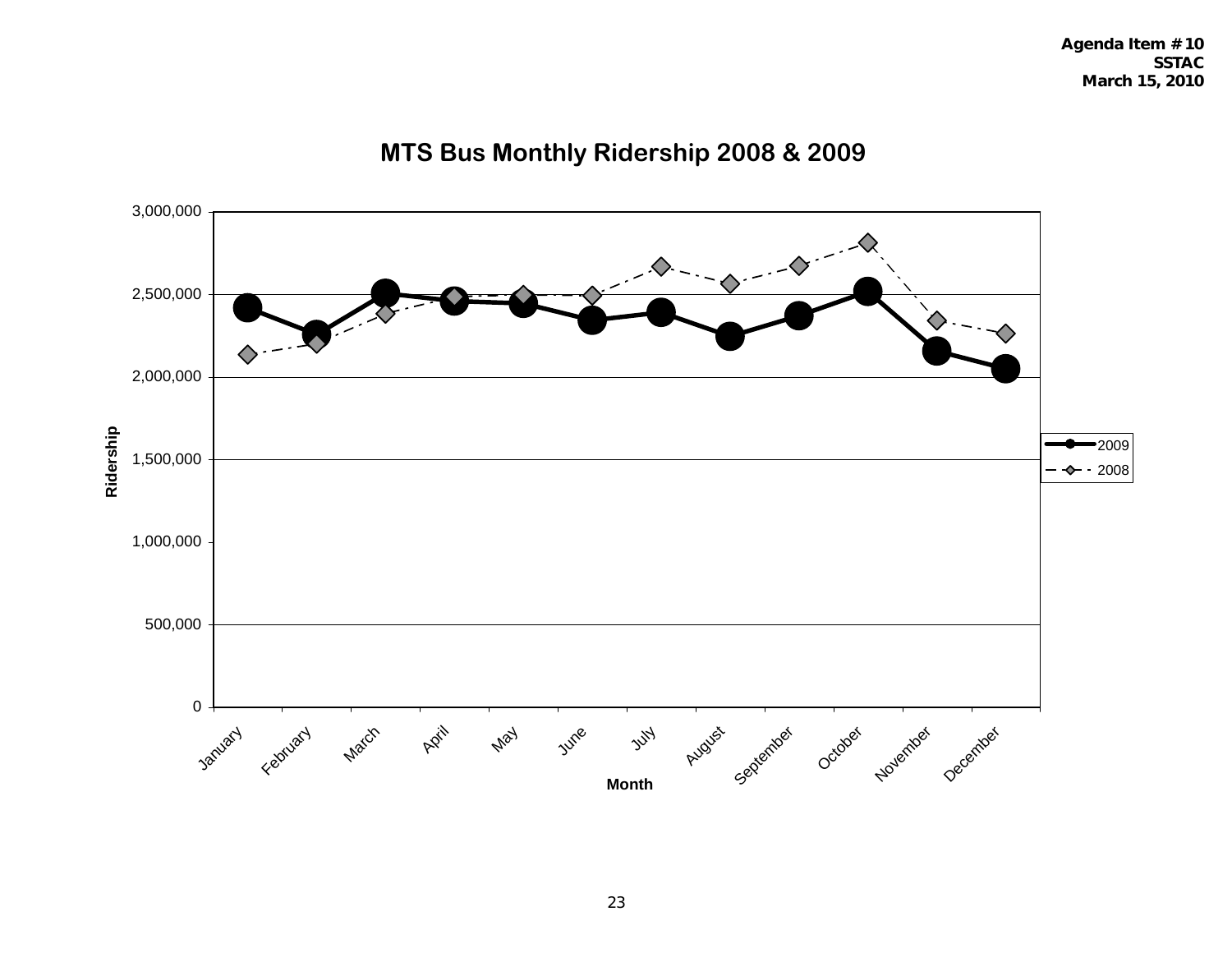**Trolley Monthly Ridership 2008 & 2009**

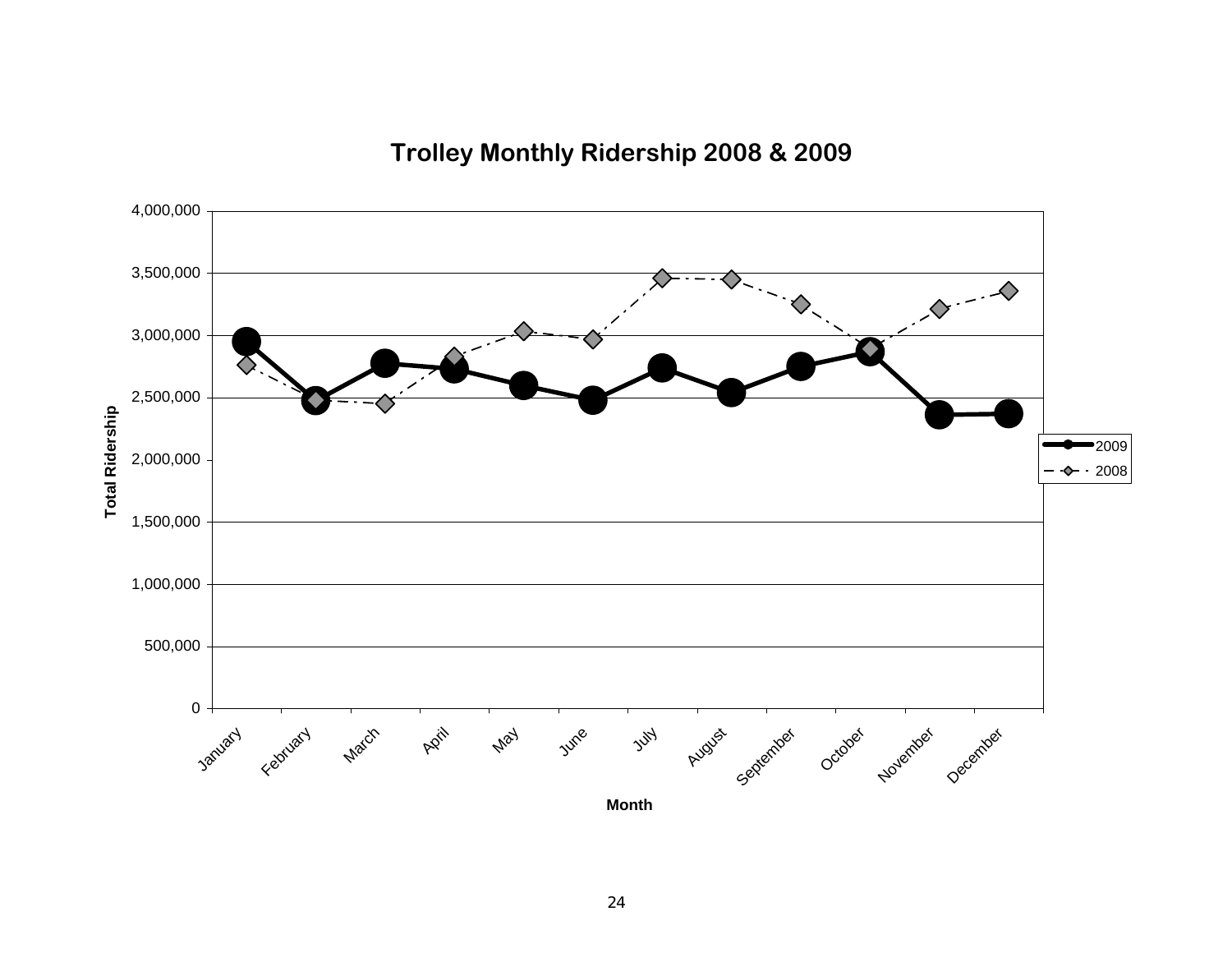# **MTS Contract Monthly Ridership 2008 & 2009**

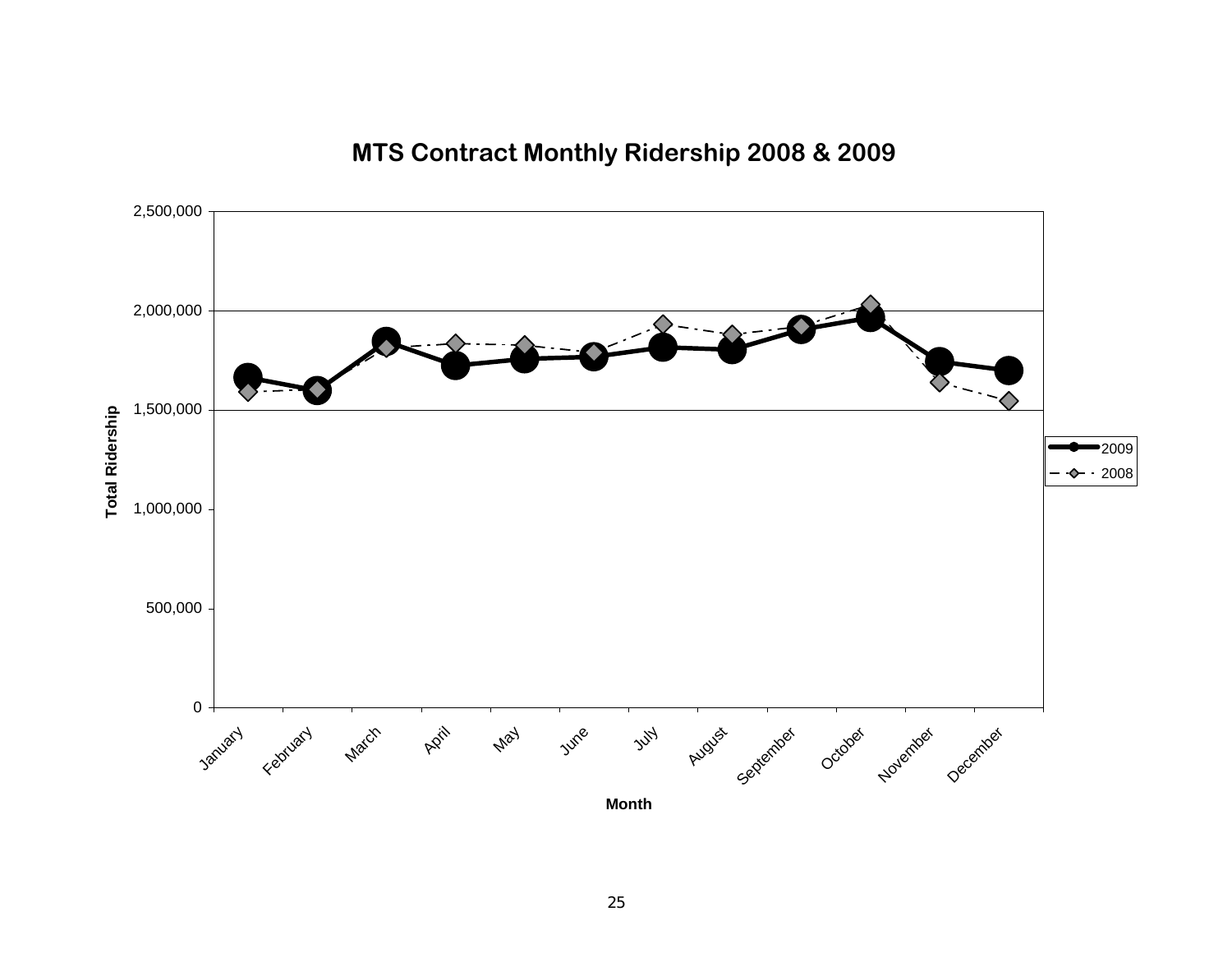**Trolley Monthly Pass-Ups 2008 & 2009**

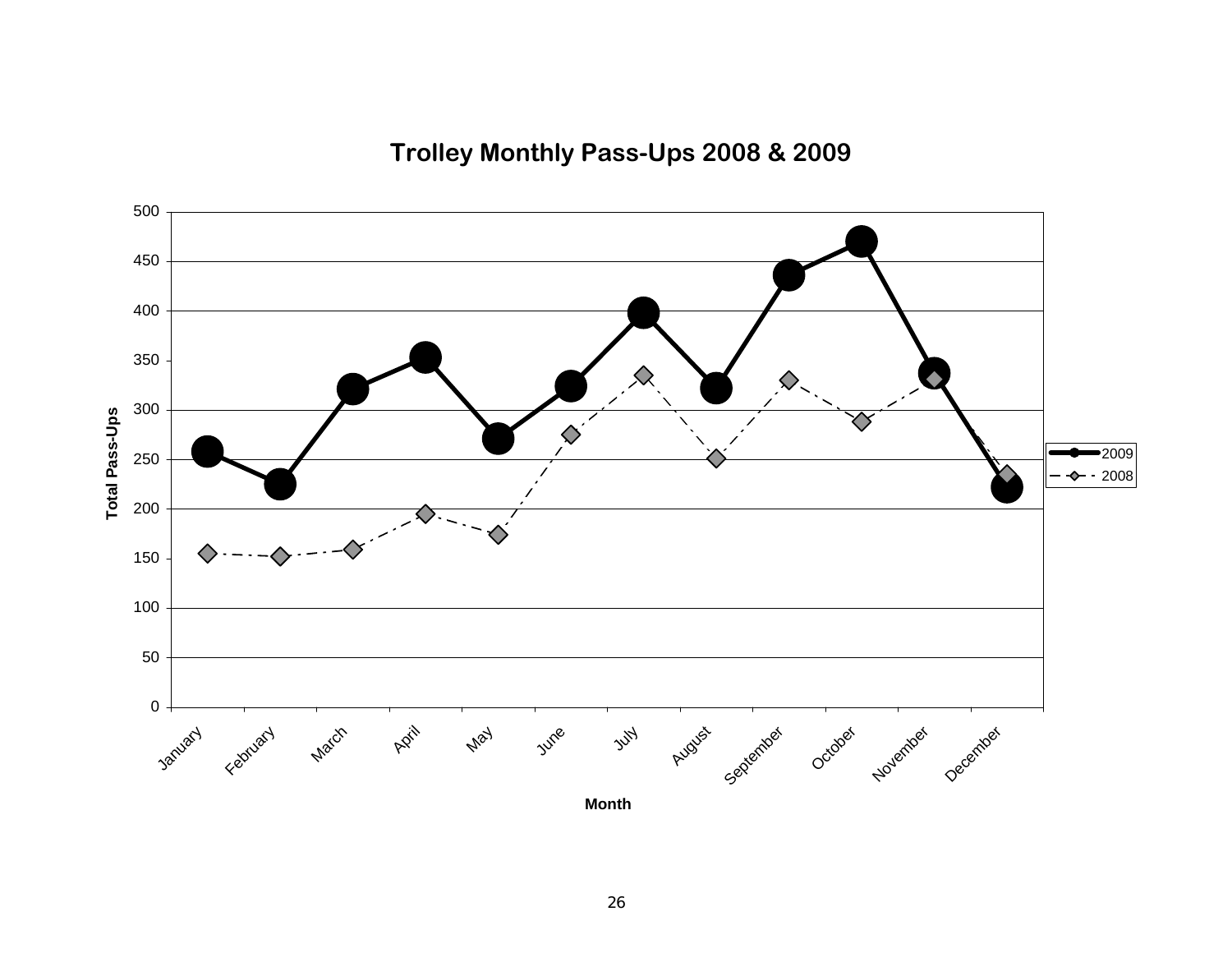**Bus Monthly Pass-Ups 2008 & 2009**

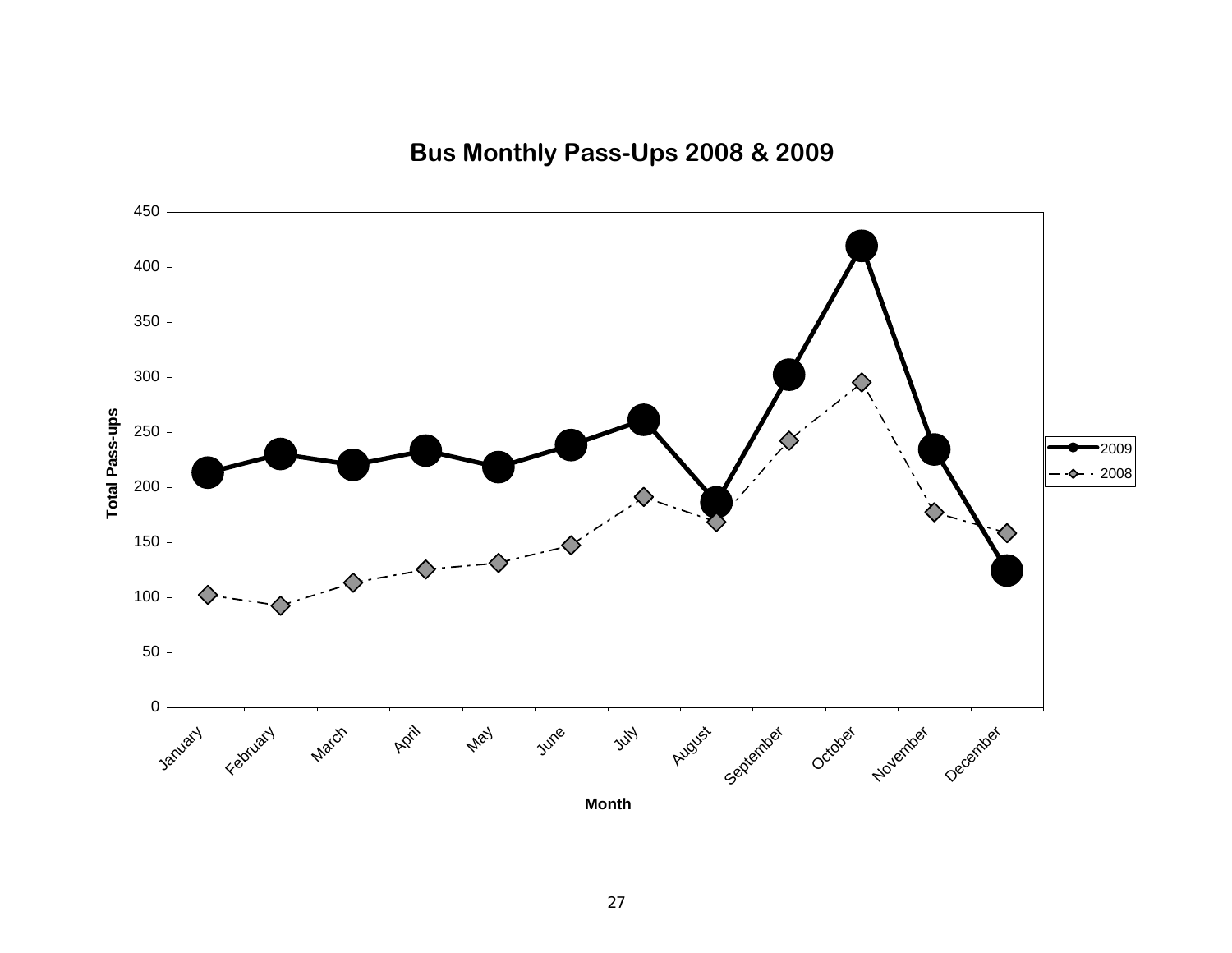

**MTS Contract Monthly Pass-ups 2008 & 2009**

**Month**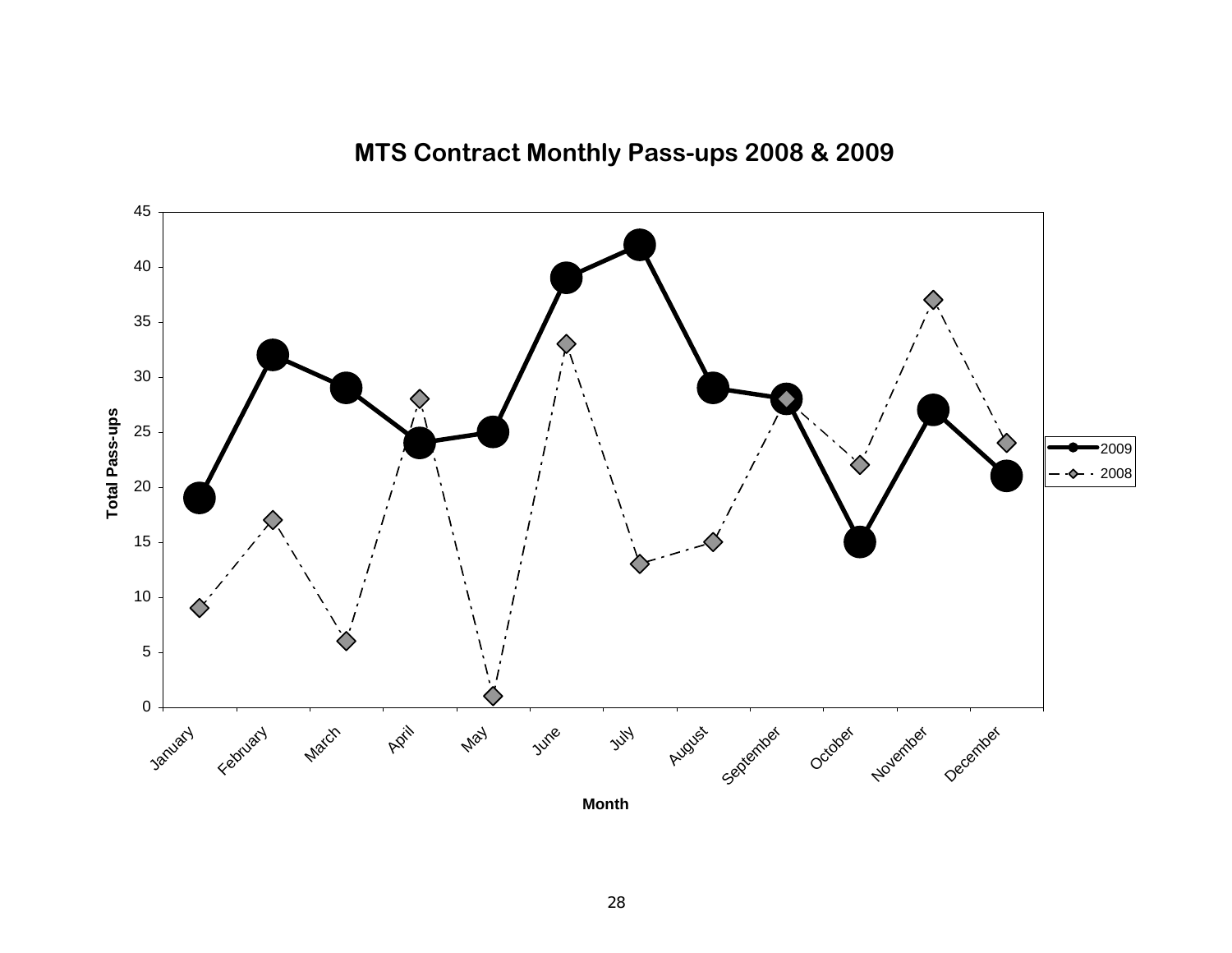

# **Trolley Monthly Lift Deployments 2008 & 2009**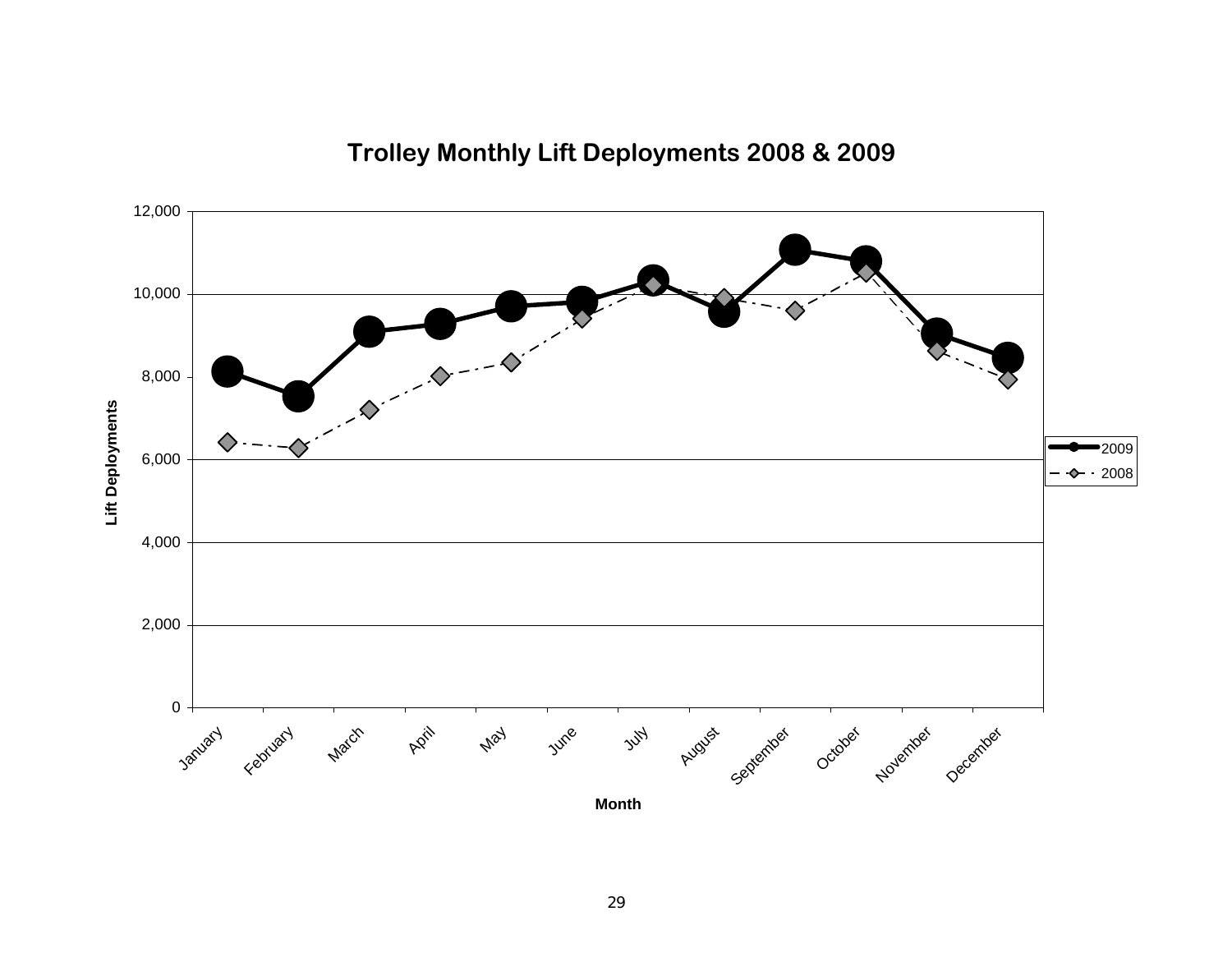![](_page_29_Figure_0.jpeg)

# **Bus Monthly Lift Deployments 2008 & 2009**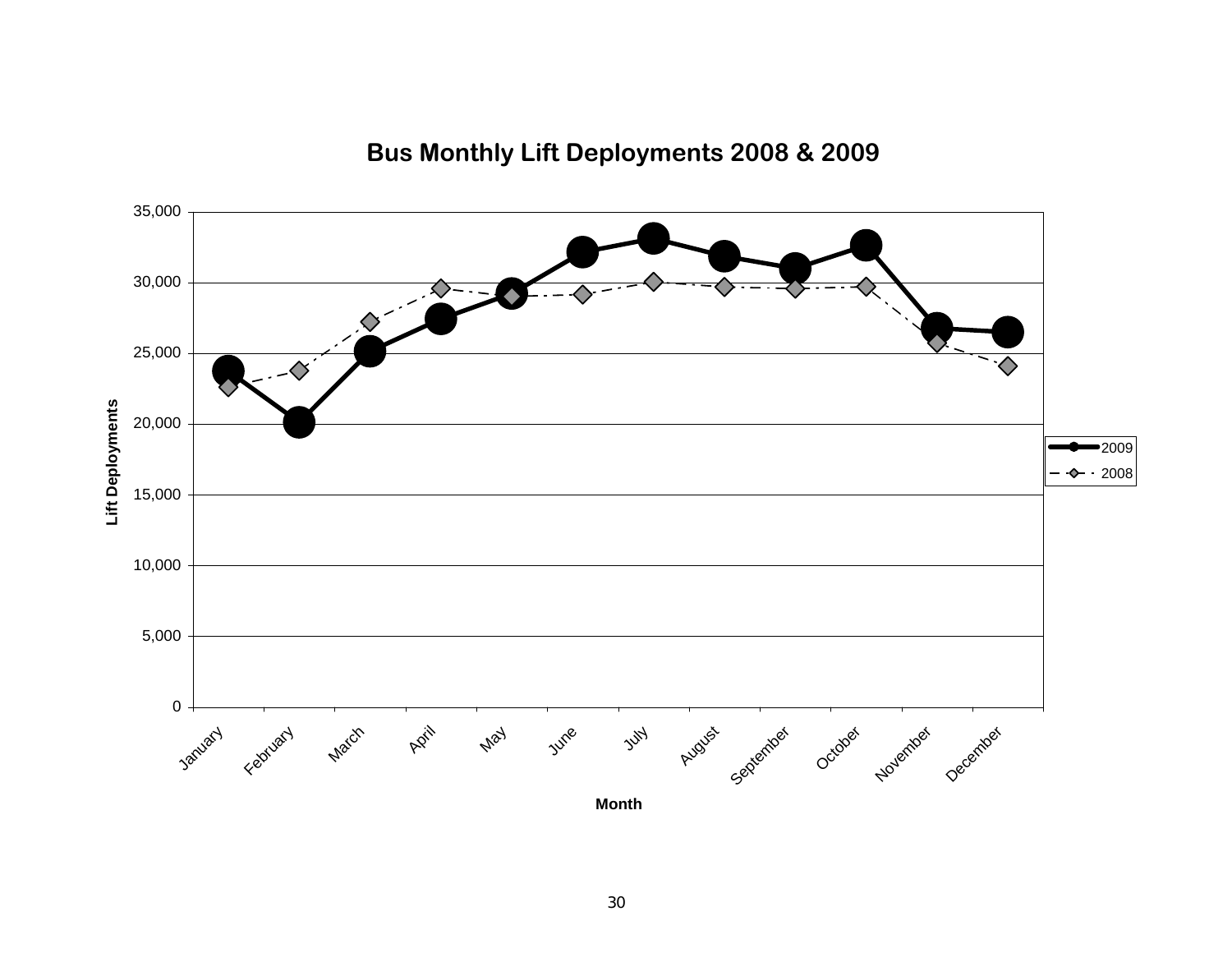![](_page_30_Figure_0.jpeg)

# **MTS Contract Monthly Lift Deployment / Uses 2008 & 2009**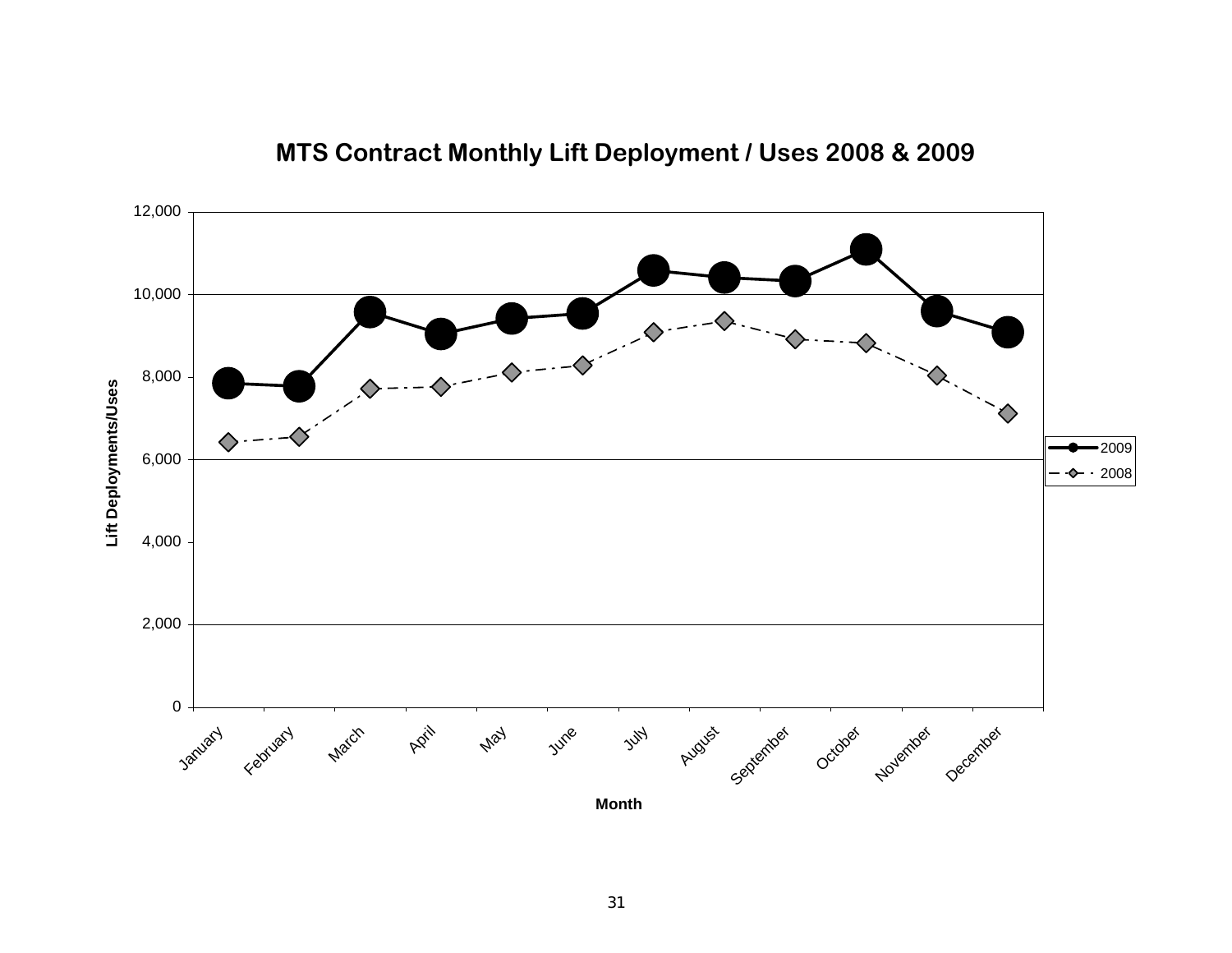**Trolley Monthly Lift Failures 2008 & 2009**

![](_page_31_Figure_1.jpeg)

**Month**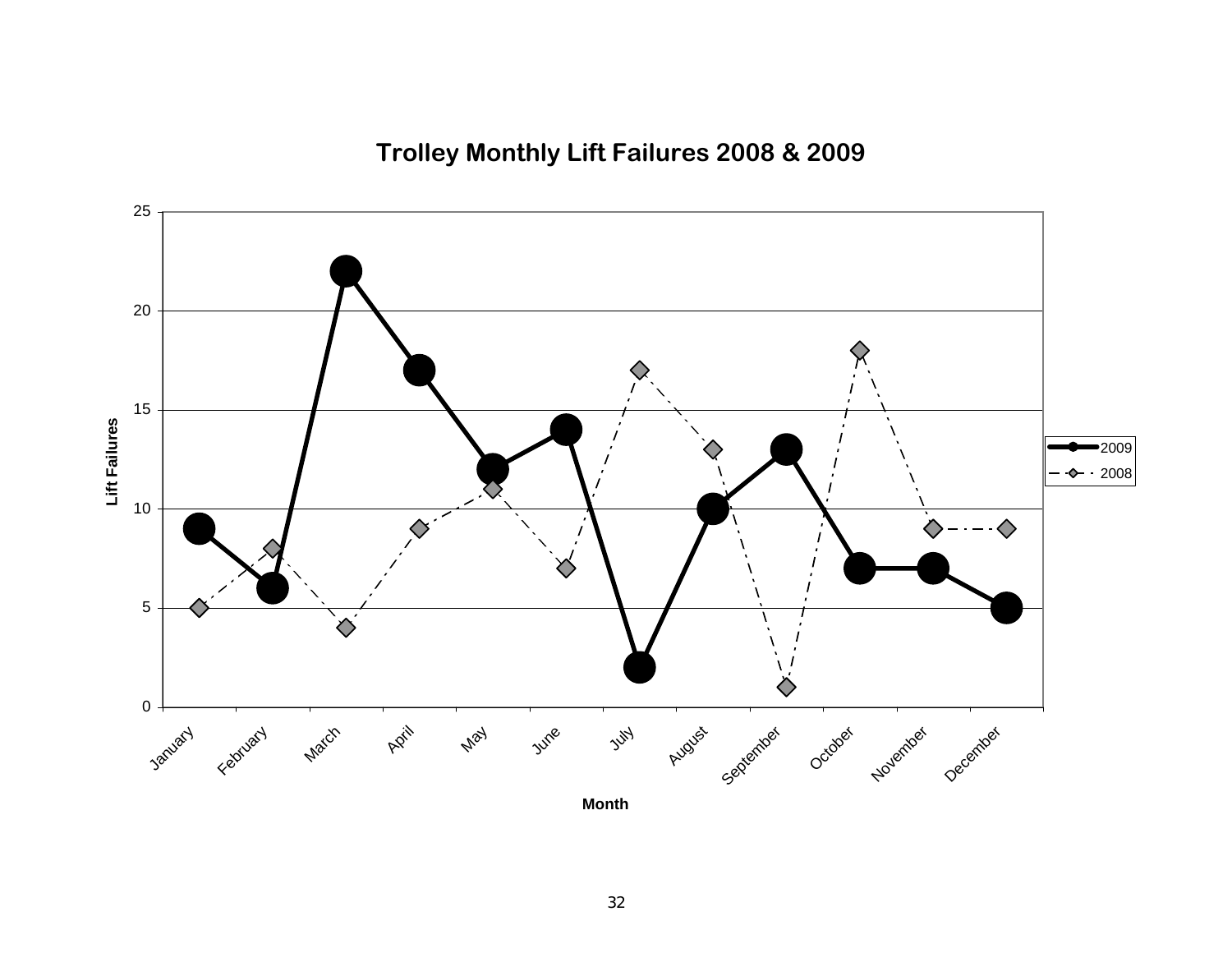**Bus Monthly Lift Failures 2008 & 2009**

![](_page_32_Figure_1.jpeg)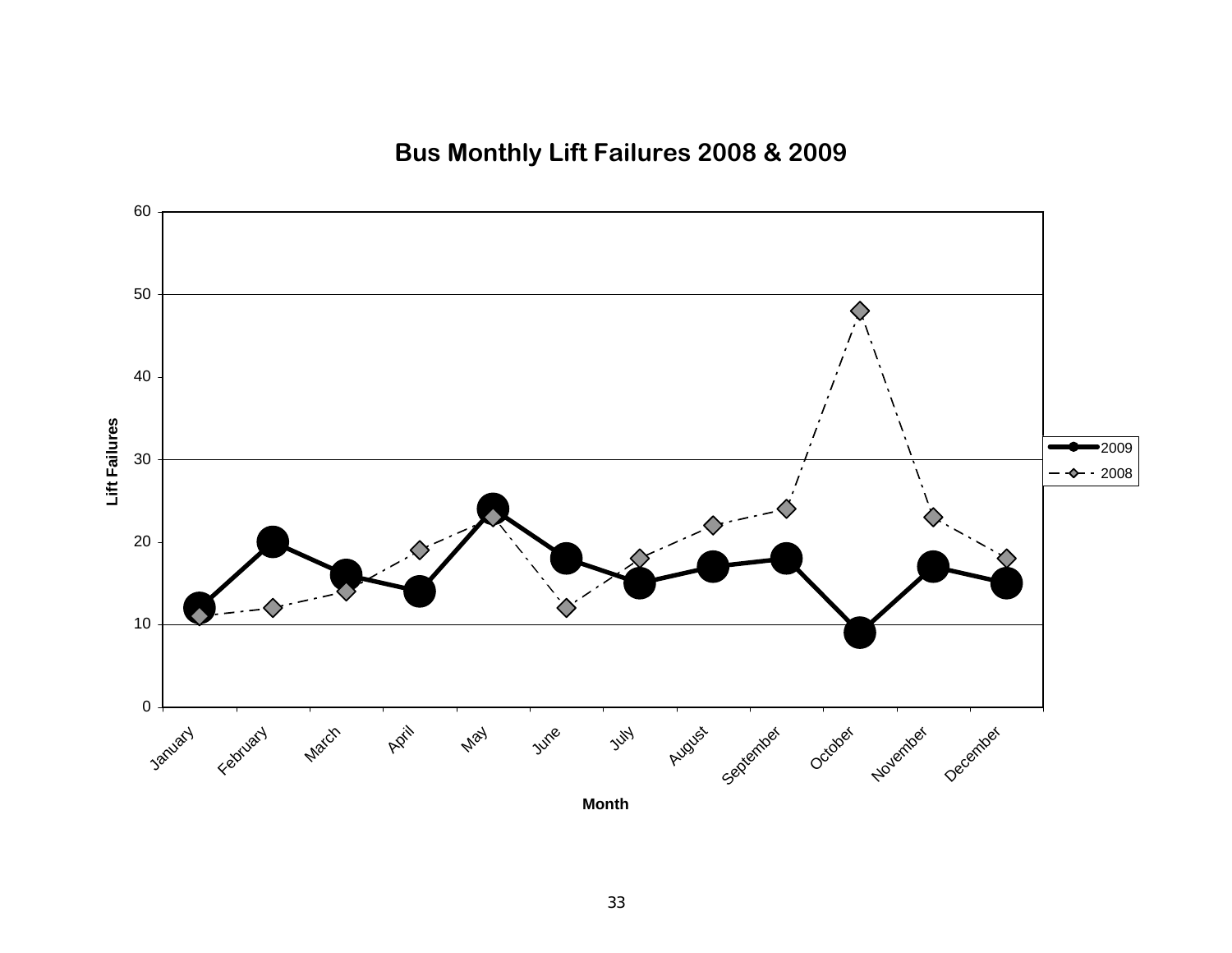# **MTS Contract Monthly Lift Failures 2008 & 2009**

![](_page_33_Figure_1.jpeg)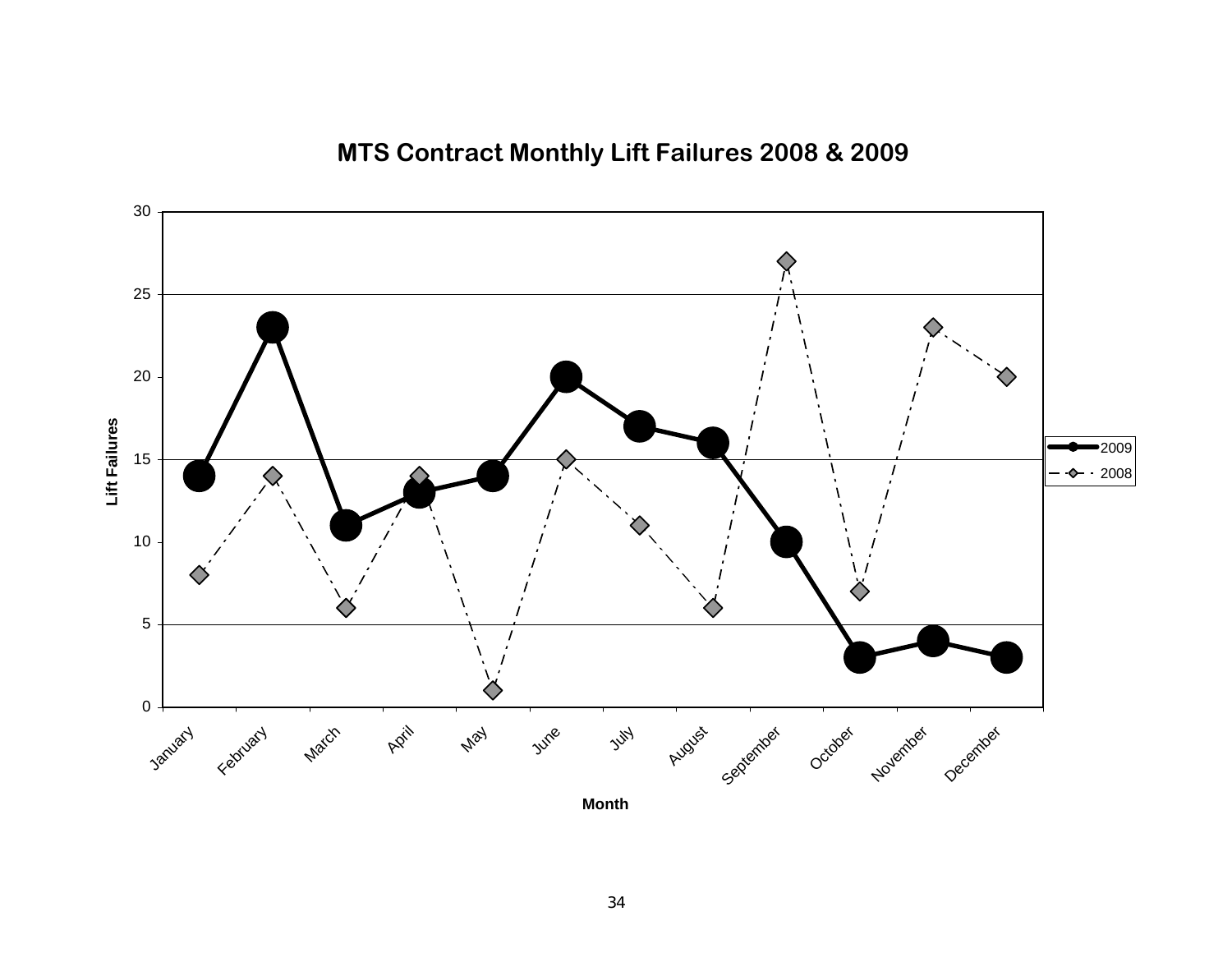![](_page_34_Figure_0.jpeg)

# **NCTD BREEZE Ridership 2008 & 2009**

**(Note: Starting 10/18/09, BREEZE Route 101 became a contracted service operated by First Transit)**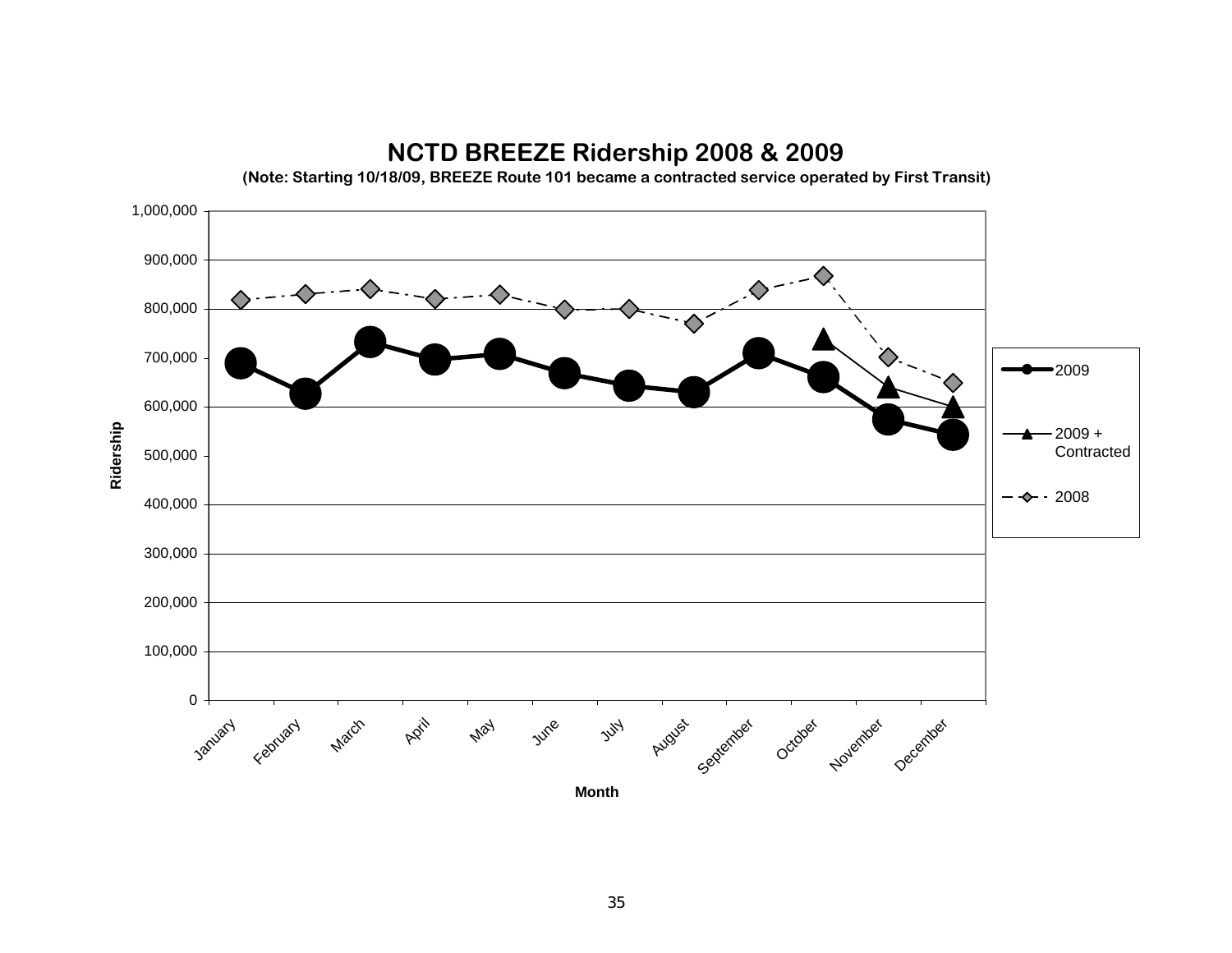# 020,000 40,000 60,000 80,000 100,000 120,000 140,000 160,000 180,000 200,000 January February **March** April May June  $y^{\mathcal{U}}$ August <sub>September October November December</sub> **Month**<u>**Rider 100,000**</u><br>Ridership<br>Rider 2008<br>Rider 2008

# **NCTD COASTER Ridership 2008 & 2009**

36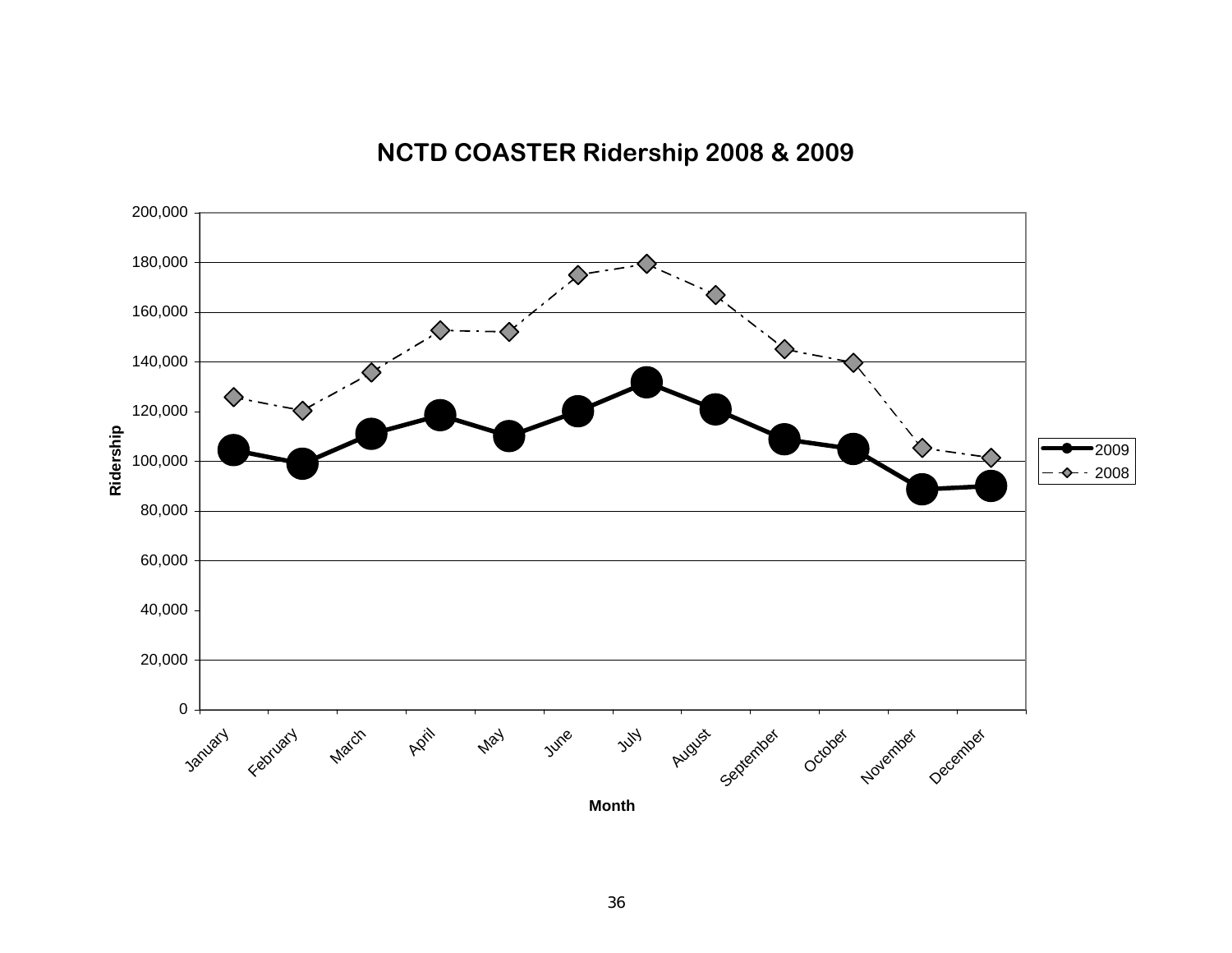# **NCTD SPRINTER Ridership 2008 & 2009**

![](_page_36_Figure_1.jpeg)